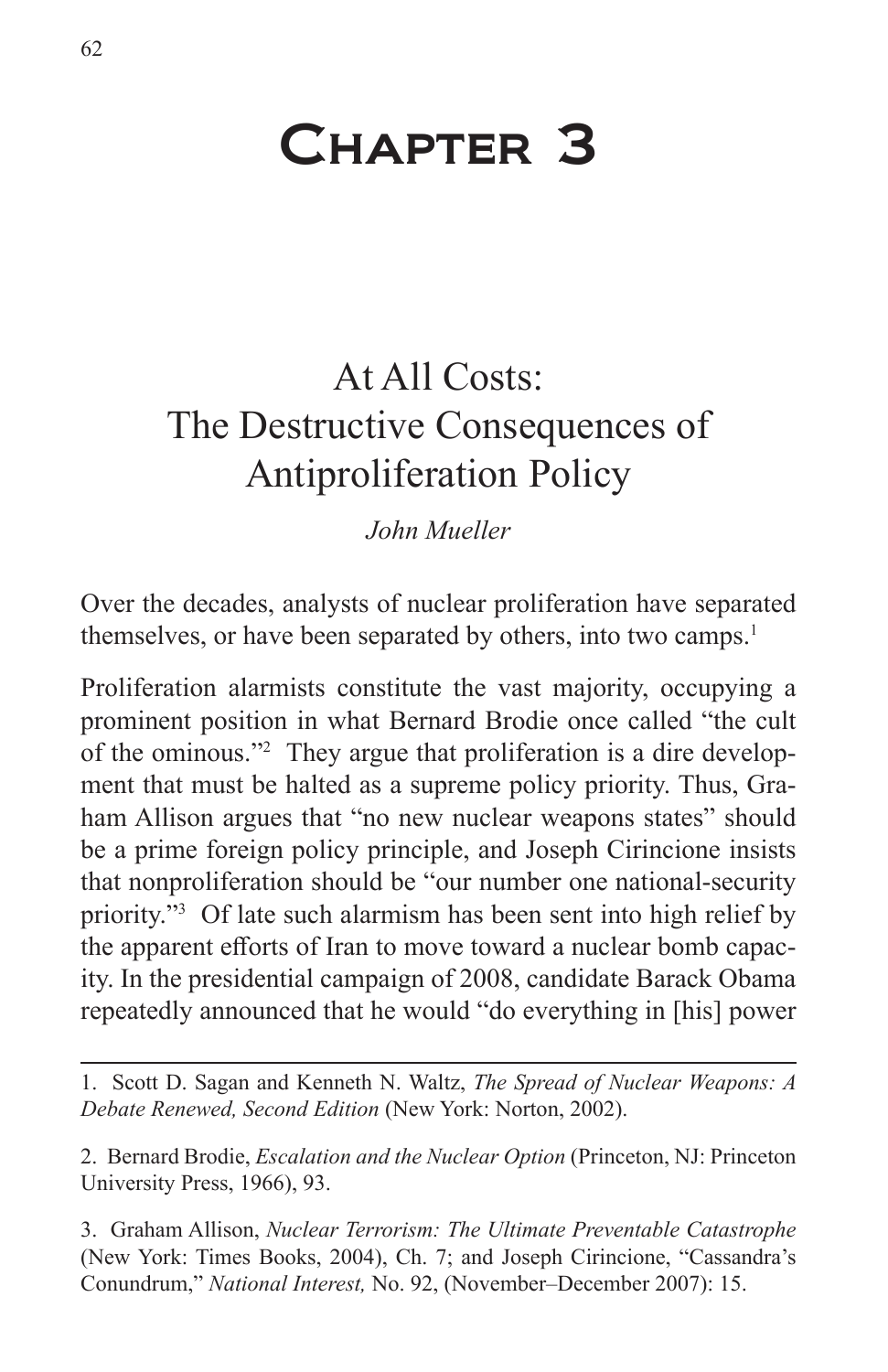to prevent Iran from obtaining a nuclear weapon—everything," while candidate John McCain insisted that Iran must be kept from obtaining a nuclear weapon "at all costs."4 Neither bothered to tally what "everything" might entail and what the costs might be, and both continue to make the same kinds of pronouncements.

The other camp, which is quite tiny, consists of proliferation sanguinists who maintain that, on balance, a certain amount of proliferation might actually enhance international stability by deterring war or warlike adventures.<sup>5</sup>

However, there is another possible approach to the proliferation issue that might be called irrelevantist. People in this near-empty camp stress two considerations:

First, it really doesn't bloody well *matter* whether the bomb proliferates or not: proliferation has been of little consequence (except on agonies, obsessions, rhetoric, posturing, and spending), and no country that has possessed the weapons has found them useful or beneficial, nor have those who abandoned them suffered loss because of this. Thus, the consequences of such proliferation that has taken place have been substantially benign: those who have acquired the weapons have "used" them simply to stoke their egos or to deter real or imagined threats.

Second, alarmed efforts to prevent the proliferation of nuclear weapons have proved to be very costly, leading to the deaths of more people than perished at Hiroshima and Nagasaki combined.

<sup>4.</sup> Barack Obama, Remarks at the American Israel Public Affairs Committee's Annual Policy Conference, Washington, DC, June 4, 2008, available from *[www.nytimes.com/2008/06/04/us/politics/04text-obama-aipac.](www.nytimes.com/2008/06/04/us/politics/04text-obama-aipac.html?pagewanted=all&_r=0) [html?pagewanted=all&\\_r=0](www.nytimes.com/2008/06/04/us/politics/04text-obama-aipac.html?pagewanted=all&_r=0)*; and Tim Reid and Tom Baldwin, "Nuclear Iran Must Be Stopped at All Costs, Says McCain," *Times* (London), January 26, 2006.

<sup>5.</sup> For example, Kenneth Waltz, "Why Iran Should Get the Bomb: Nuclear Balancing Would Mean More Stability," *Foreign Affairs* 91, No. 4 (July/August 2012), available from *[www.foreignaffairs.com/articles/137731/kenneth-n-waltz/](www.foreignaffairs.com/articles/137731/kenneth-n-waltz/why-iran-should-get-the-bomb) [why-iran-should-get-the-bomb.](www.foreignaffairs.com/articles/137731/kenneth-n-waltz/why-iran-should-get-the-bomb)*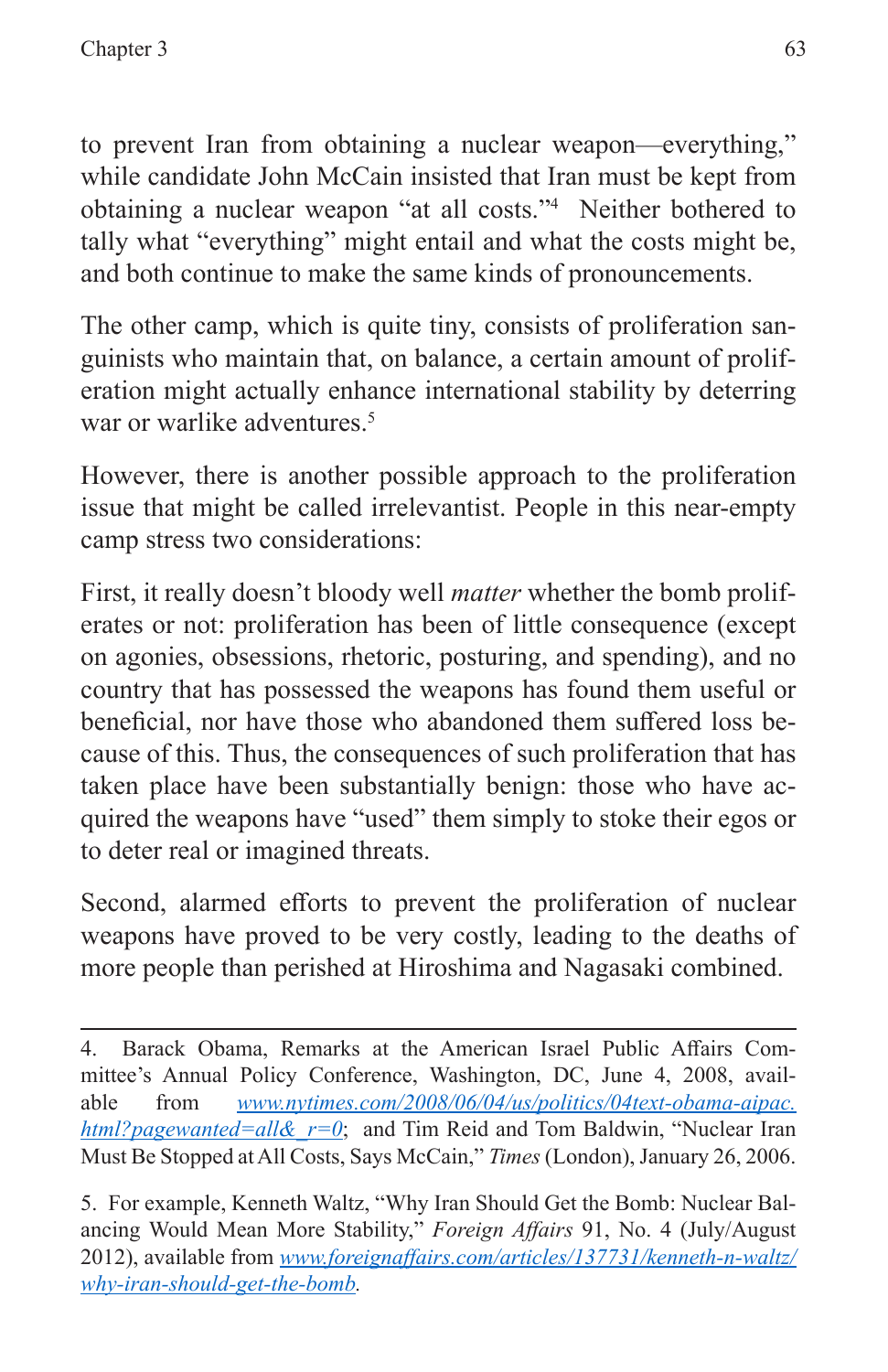This chapter evaluates these two irrelevantist considerations.<sup>6</sup>

#### *The Benign Consequences of Proliferation*

Although we have now suffered through two-thirds of a century characterized by alarmism about the disasters inherent in nuclear proliferation, the substantive consequences of proliferation have been quite limited.

#### Military Value

Although the weapons have certainly generated obsession and have greatly affected military spending, diplomatic posturing, and ingenious theorizing, the few countries to which the weapons have proliferated have for the most part found them a notable waste of time, money, effort, and scientific talent. They have quietly kept them in storage and haven't even found much benefit in rattling them from time to time.

There has never been a militarily compelling—or even minimally sensible—reason to use nuclear weapons, particularly because of an inability to identify suitable targets or ones that could not be attacked as effectively by conventional munitions. And it is difficult to see how nuclear weapons benefited their possessors in specific military ventures. Israel's presumed nuclear weapons did not restrain the Arabs from attacking in 1973, nor did Britain's prevent Argentina's seizure of the Falklands in 1982. Similarly, the tens of thousands of nuclear weapons in the arsenals of the enveloping allied forces did not cause Saddam Hussein to order his occupying forces out of Kuwait in 1990. Nor did possession of the bomb benefit America in Korea, Vietnam, Iraq, or Afghanistan; France in

<sup>6.</sup> This chapter draws on ideas and approaches presented in John Mueller, *Atomic Obsession: Nuclear Alarmism from Hiroshima to al-Qaeda* (New York: Oxford University Press, 2010).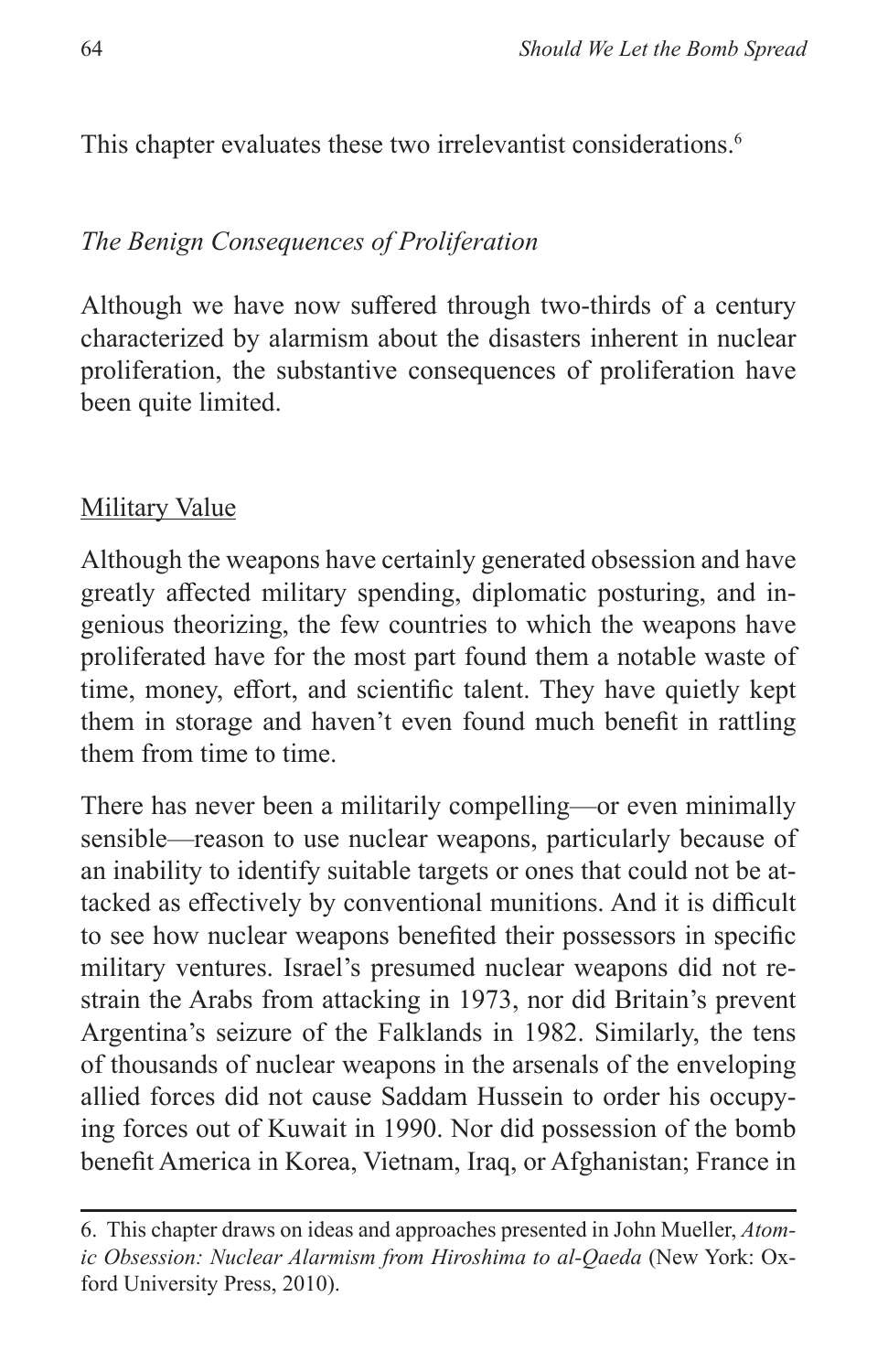Algeria; or the Soviet Union in Afghanistan.7

### Domination

Proliferation alarmists may occasionally grant that countries principally obtain a nuclear arsenal to counter real or perceived threats, but many go on to argue that the newly nuclear country will then use its nuclear weapons to "dominate" the area. That argument was repeatedly used with dramatic urgency before 2003 for the dangers supposedly posed by Saddam Hussein, and it has also been frequently applied to Iran.

Exactly how that domination business is to be carried out is never made clear.<sup>8</sup> But the notion, apparently, is that should an atomic Iraq (in earlier fantasies) or North Korea or Iran (in present ones) rattle the occasional rocket, other countries in the area, suitably intimidated, would supinely bow to its demands. Far more likely, any threatened states will make common cause with each other and with other concerned countries against the threatening neighbor. It seems overwhelmingly likely that if a nuclear Iran brandishes its weapons to intimidate others or to get its way, it will find that those threatened, rather than capitulating to its blandishments or rushing off to build a compensating arsenal of their own, will ally with others to stand up to the intimidation—rather in the way they coalesced into an alliance of convenience to oppose Iraq's invasion of Kuwait in 1990.

It is also argued that nuclear weapons embolden a country to do mischief with less fear of punishing consequences. However, coun-

<sup>7.</sup> For an extended discussion, see Mueller, Atomic Obsession, especially Chapters 4 and 5.

<sup>8.</sup> On this issue, see in particular Stephen M. Walt, "Containing Rogues and Renegades: Coalition Strategies and Counterproliferation," in Victor A. Utgoff, ed., *The Coming Crisis: Nuclear Proliferation, U.S. Interests, and World Order* (Cambridge, MA: MIT Press, 2000), 191–226.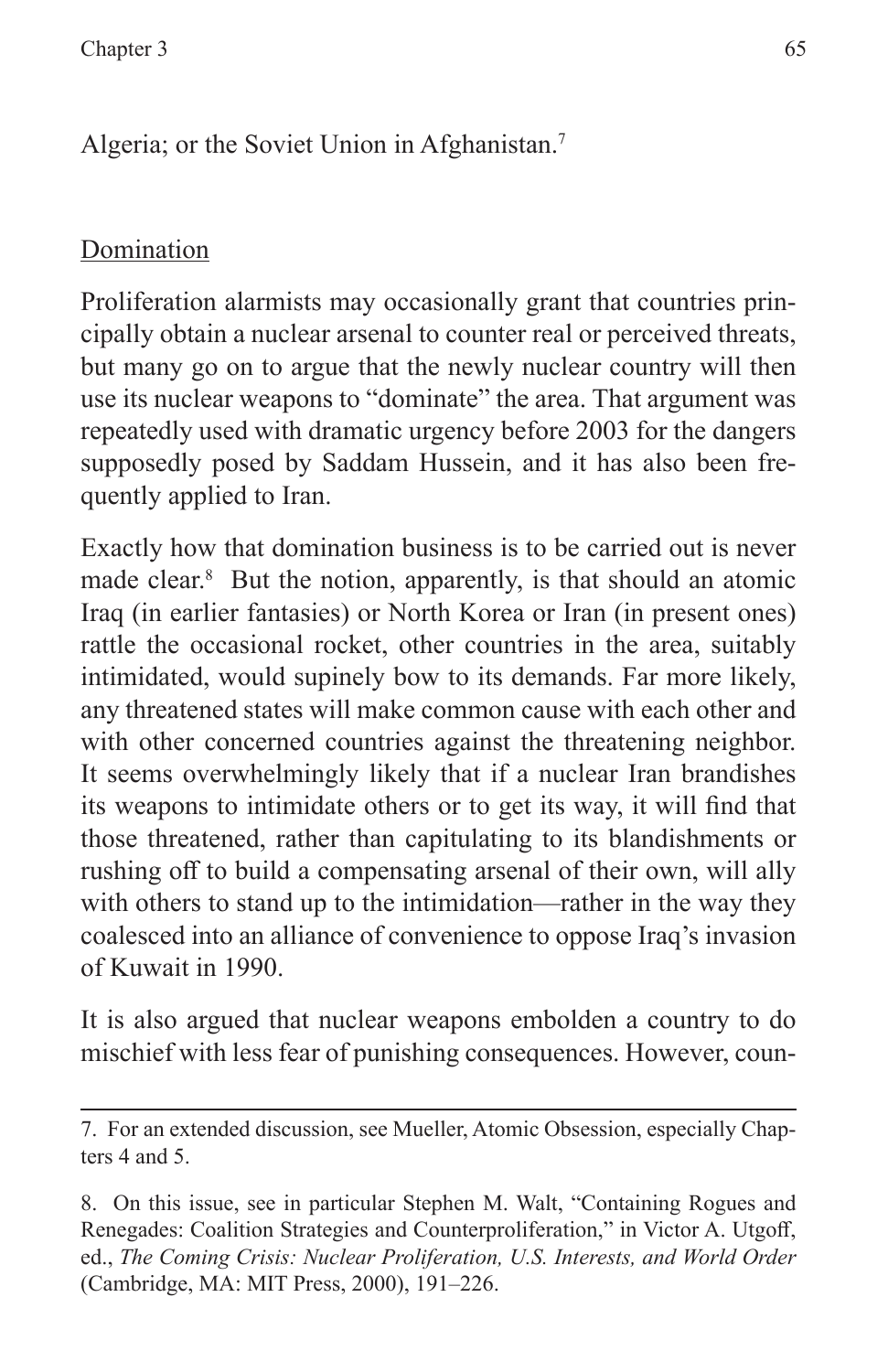tries like Iran already seem about as free as they need to be to do mischief (from the U.S. standpoint) in the Middle East and rogue states like the USSR, China, and North Korea do not seem to have stepped up their mischief after gaining nuclear weapons.

#### **Deterrence**

Although there are conceivable conditions under which nuclear weapons could serve a deterrent function, it is questionable whether they have yet ever done so. In particular, it is far from clear that nuclear weapons are what kept the Cold War from becoming a hot one.

The people who have been in charge of world affairs since World War II have been the same people or the intellectual heirs of the people who tried assiduously, frantically, desperately, and, as it turned out, pathetically, to prevent World War II, and when, despite their best efforts, world war was forced upon them, they found the experience to be incredibly horrible, just as they had anticipated. On the face of it, to expect these countries somehow to allow themselves to tumble into anything resembling a repetition of that experience—whether embellished with nuclear weapons or not—seems almost bizarre. The people running world politics since 1945 have had plenty of disagreements, but they have not been so obtuse, depraved, flaky, or desperate as to need visions of mushroom clouds to conclude that another world war, nuclear or non-nuclear, win or lose, could be decidedly unpleasant.<sup>9</sup>

Moreover, each leak from the archives suggests that the Soviet Union never seriously considered any sort of direct military aggression against the United States or Europe. Thus, Robert Jervis: "The Soviet archives have yet to reveal any serious plans for unprovoked aggression against Western Europe, not to mention a first

<sup>9.</sup> John Mueller, *Quiet Cataclysm* (New York: HarperCollins, 1995), Ch. 5; and Idem, *Atomic Obsession*, Ch. 3.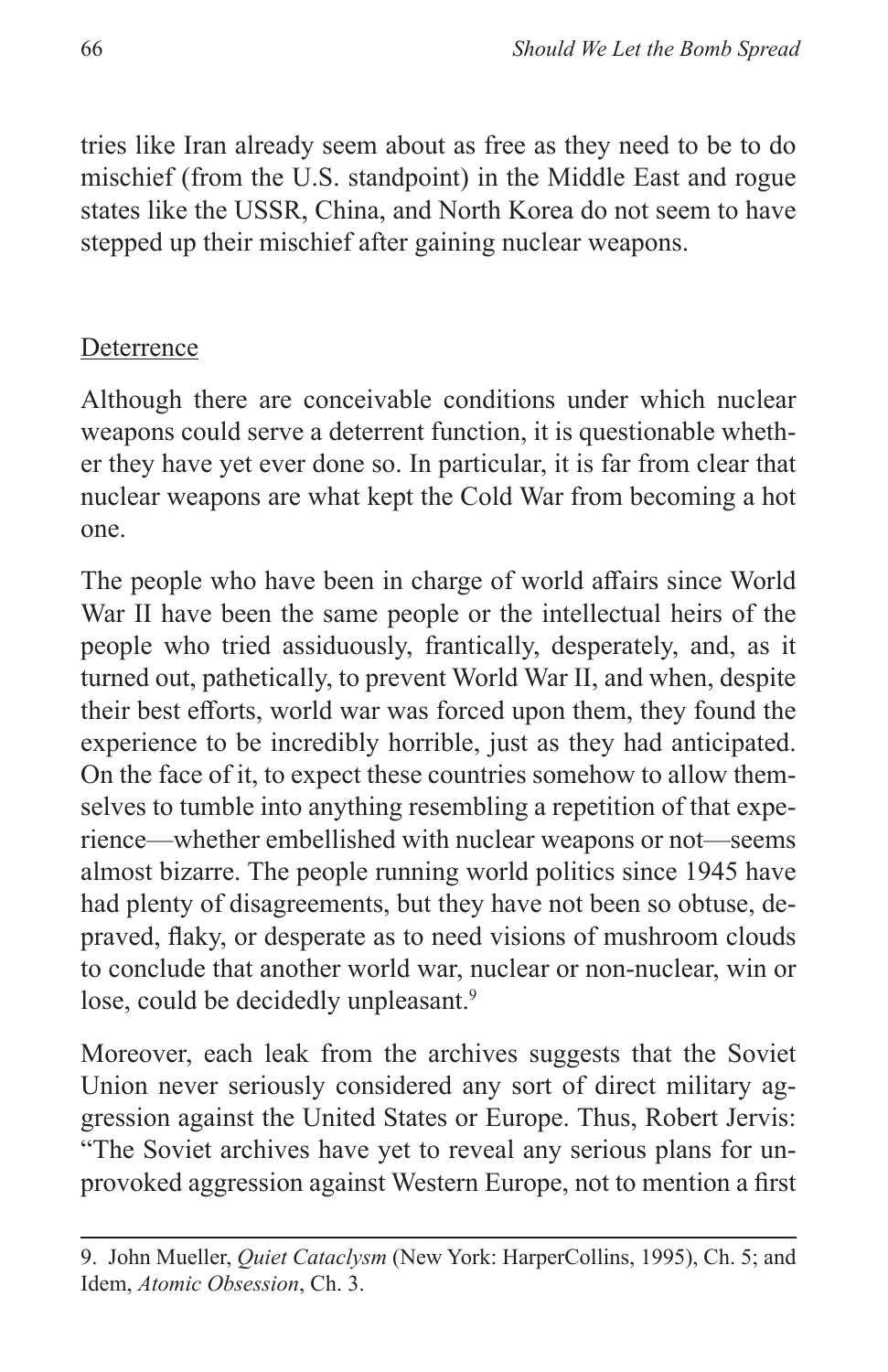strike against the United States." Vojtech Mastny: "The strategy of nuclear deterrence [was] irrelevant to deterring a major war that the enemy did not wish to launch in the first place….All Warsaw Pact scenarios presumed a war started by NATO." Stephen Ambrose: "At no time did the Red Army contemplate, much less plan for, an offensive against West Europe." According to Bernard Brodie, "It is difficult to discover what meaningful incentives the Russians might have for attempting to conquer Western Europe." And George Kennan: "I have never believed that they have seen it as in their interests to overrun Western Europe militarily, or that they would have launched an attack on that region generally even if the so-called nuclear deterrent had not existed."10

As Kennan suggests, given the Soviets' global game plan, which stressed revolutionary upheaval and subversion from within, not Hitlerian conquest, and given their experience with two disastrous world wars, another such experience scarcely made any sense whatever. That is, there was nothing to deter.

## Status Symbols

Moreover, the weapons have not proved to be crucial status—or virility—symbols. French President Charles de Gaulle did opine in 1965 that "no country without an atom bomb could properly consider itself independent," and Robert Gilpin concluded that "the possession of nuclear weapons largely determines a nation's rank

10 . Robert Jervis, "Was the Cold War a Security Dilemma?" *Journal of Cold War Studies* 3, No. 1 (Winter 2001): 59; Vojtech Mastny, "Introduction," in Vojtech Mastny, Sven G. Holtsmark, and Andreas Wenger, eds., War Plans and Alliances in the Cold War: Threat Perceptions in the East and West, London and New York: Routledge, 2006, 3; Stephen E. Ambrose, "Secrets of the Cold War," New York Times, December 27, 1990; Bernard Brodie, Escalation and the Nuclear Option, 71–72; George F. Kennan, "Containment Then and Now," Foreign Affairs, Vol. 65, No. 4, Spring 1987, 888-889; and also Robert H. Johnson, Improbable Dangers: U.S. Conceptions of Threat in the Cold War and After, New York: St. Martins, 1994, 29.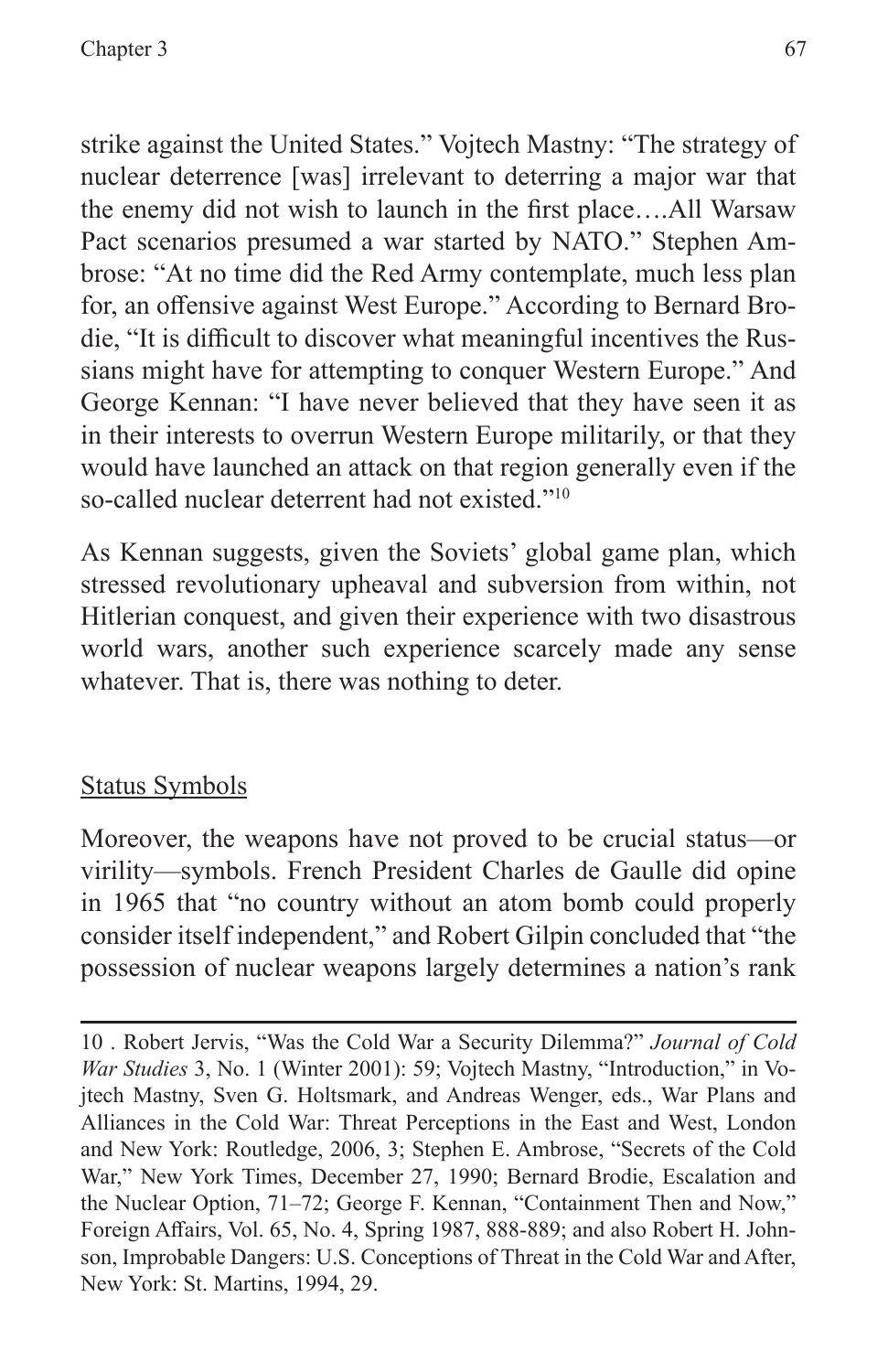in the hierarchy of international prestige."11 In Gilpinian tradition, some analysts who describe themselves as "realists" have insisted for years that Germany and Japan must soon come to their senses and quest after nuclear weapons.12

As Jervis has observed however, "India, China, and Israel may have decreased the chance of direct attack by developing nuclear weapons, but it is hard to argue that they have increased their general prestige or influence."13 And, as Jenifer Mackby and Walter Slocombe note:

> Undoubtedly some countries have pursued nuclear weapons more for status than for security. However, Germany, like its erstwhile Axis ally, Japan, has become powerful because of its economic might rather than its military might, and its renunciation of nuclear weapons may even have reinforced its prestige. It has even managed to achieve its principal international objective—reunification—without becoming a nuclear state.14

11. Charles de Gaulle, "The Thoughts of Charles de Gaulle," *New York Times Magazine*, May 12, 1968, 103; and Robert Gilpin, *War and Change in World Politics* (New York: Cambridge University Press, 1981), 215.

12. Christopher Layne contended in 1993 that Japan by natural impulse must soon come to yearn for nuclear weapons. Christopher Layne, "The Unipolar Illusion: Why New Great Powers Will Rise," *International Security* 17, No. 4 (Spring 1993): 5–51. And three years earlier, John Mearsheimer argued that "Germany will feel insecure without nuclear weapons." John Mearsheimer, "Back to the Future: Instability in Europe after the Cold War," *International Security* 15, No. 1 (Summer 1990): 5–56.

13. Robert Jervis, *The Meaning of the Nuclear Revolution* (Ithaca, NY: Cornell University Press, 1989), 4. For an assessment of this issue, see Jacques E.C. Hymans, *The Psychology of Nuclear Proliferation: Identity, Emotions, and Foreign Policy* (New York: Cambridge University Press, 2006), 211-212.

14. Jennifer Mackby and Walter Slocombe, "Germany: A Model Case, A Historical Imperative," in Kurt M. Campbell, Robert J. Einhorn, and Mitchell B. Reiss, eds., *The Nuclear Tipping Point: Why States Reconsider Their Nuclear*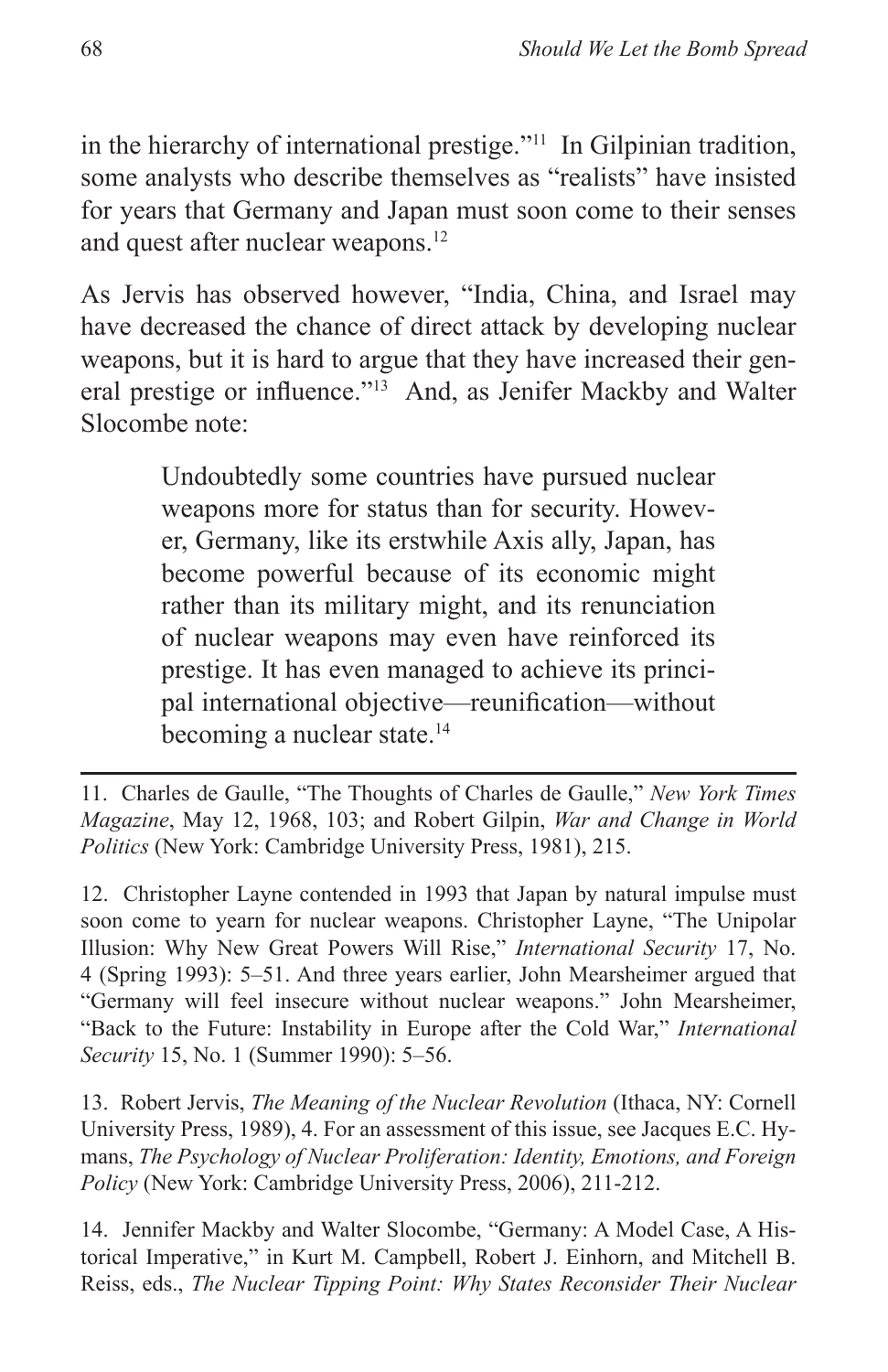How much more status would Japan have if it possessed nuclear weapons? Would anybody pay a great deal more attention to Britain or France if their arsenals held 5,000 nuclear weapons, or would anybody pay much less if they had none? Did China need nuclear weapons to impress the world with its economic growth? Or with its Olympics?

#### Pace of Proliferation

These considerations help explain why alarmists have been wrong for decades about the pace of nuclear proliferation. Dozens of technologically capable countries have considered obtaining nuclear arsenals, but very few have done so. Indeed, as Jacques Hymans has pointed out, even supposedly optimistic forecasts about nuclear dispersion have proved to be too pessimistic.15 Thus, in 1958 the National Planning Association predicted "a rapid rise in the number of atomic powers … by the mid-1960s."16 A few years later C. P. Snow sternly predicted, "Within, at the most, six years, China and several other states [will] have a stock of nuclear bombs" while U.S. President John Kennedy observed that there might be "ten, fifteen, twenty" countries with a nuclear capacity by 1964.<sup>17</sup>

*Choices* (Washington, DC: Brookings Institution Press, 2004), 210.

15. Hymans, *The Psychology of Nuclear Proliferation*, 5.

16. NPA Special Project Committee on Security through Arms Control, *1970 without Arms Control*, Planning Pamphlet No. 104 (Washington, DC: National Planning Association, 1958), 42.

17. C.P. Snow, "The Moral Un-Neutrality of Science," *Science* 133, No. 3448, (January 27, 1961), 259; and John F. Kennedy in Sidney Kraus, ed., *The Great Debates: Kennedy vs. Nixon, 1960* (Bloomington: University of Indiana Press, 1962), 394. Kennedy reportedly considered a Chinese nuclear test "likely to be historically the most significant and worst event of the 1960s." William Burr and Jeffrey T. Richelson, "Whether to 'Strangle the Baby in the Cradle'," *International Security* 25, No. 3 (Winter 2000-01): 61. Actually, that designation should probably go instead to Kennedy's decision to send American troops in substantial numbers to Vietnam largely to confront the Chinese "threat" that was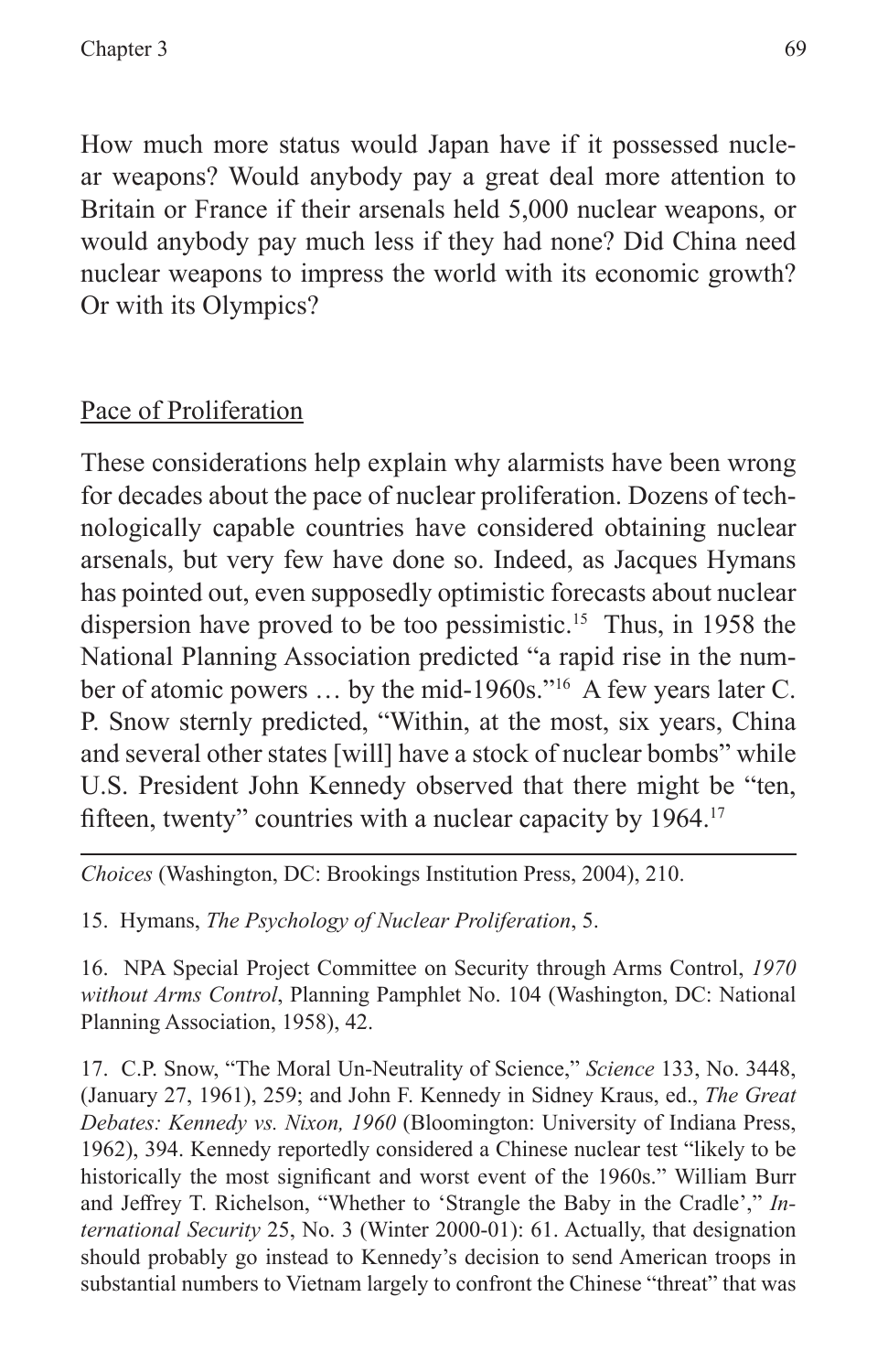Such punditry has gone astray in part because the pundits insist on extrapolating from the wrong cases. A more pertinent prototype would have been Canada, a country that could easily have had nuclear weapons by the 1960s but declined to make the effort.<sup>18</sup> In fact, over the decades, a huge number of countries capable of developing nuclear weapons have neglected even to consider the opportunity—for example, Canada, Italy, and Norway—even as Argentina, Brazil, Libya, South Korea, and Taiwan have backed away from or reversed nuclear weapons programs, and Belarus, Kazakhstan, South Africa, and Ukraine have actually surrendered or dismantled an existing nuclear arsenal.<sup>19</sup> Some of that reduction is no doubt due to the hostility of the nuclear nations, but even without that the Canadian case seems to have proved to have rather general relevance. Its experience certainly suggests, as Stephen Meyer has shown, there is no "technological imperative" for countries to obtain nuclear weapons once they have achieved the technical capacity to do so.<sup>20</sup>

deemed to lurk there.

18. For a discussion of the relevance of the Canadian case, concluding from it that the issue of nuclear proliferation—then often known as the "Nth country problem"—was approaching "a finite solution," see John Mueller, "Incentives for Restraint: Canada as a Nonnuclear Power," *Orbis* 11, No. 3 (Fall 1967): 864– 884. For some early commentary suggesting that alarm about nuclear proliferation was unjustified, see Richard N. Rosecrance, "International Stability and Nuclear Diffusion," in Richard N. Rosecrance, ed., T*he Dispersion of Nuclear Weapons: Strategy and Politics* (New York: Columbia University Press, 1964), 293–314.

19. William M. Arkin, "The Continuing Misuses of Fear," *Bulletin of the Atomic Scientists* 62, No. 5 (September–October 2006): 45; Mitchell Reiss, *Bridled Ambition: Why Countries Constrain Their Nuclear Capabilities* (Washington, DC: Woodrow Wilson Center Press), 1995; and T.V. Paul, *Power versus Prudence: Why Nations Forgo Nuclear Weapons* (Montreal: McGill–Queen's University Press, 2000).

20. Stephen M. Meyer, *The Dynamics of Nuclear Proliferation* (Chicago: University of Chicago, 1984); see also Hymans, *Psychology of Nuclear Proliferation*, 2-12. On the very limited impact of the Nuclear Nonproliferation Treaty, see Mueller, *Atomic Obsession*, Ch. 9.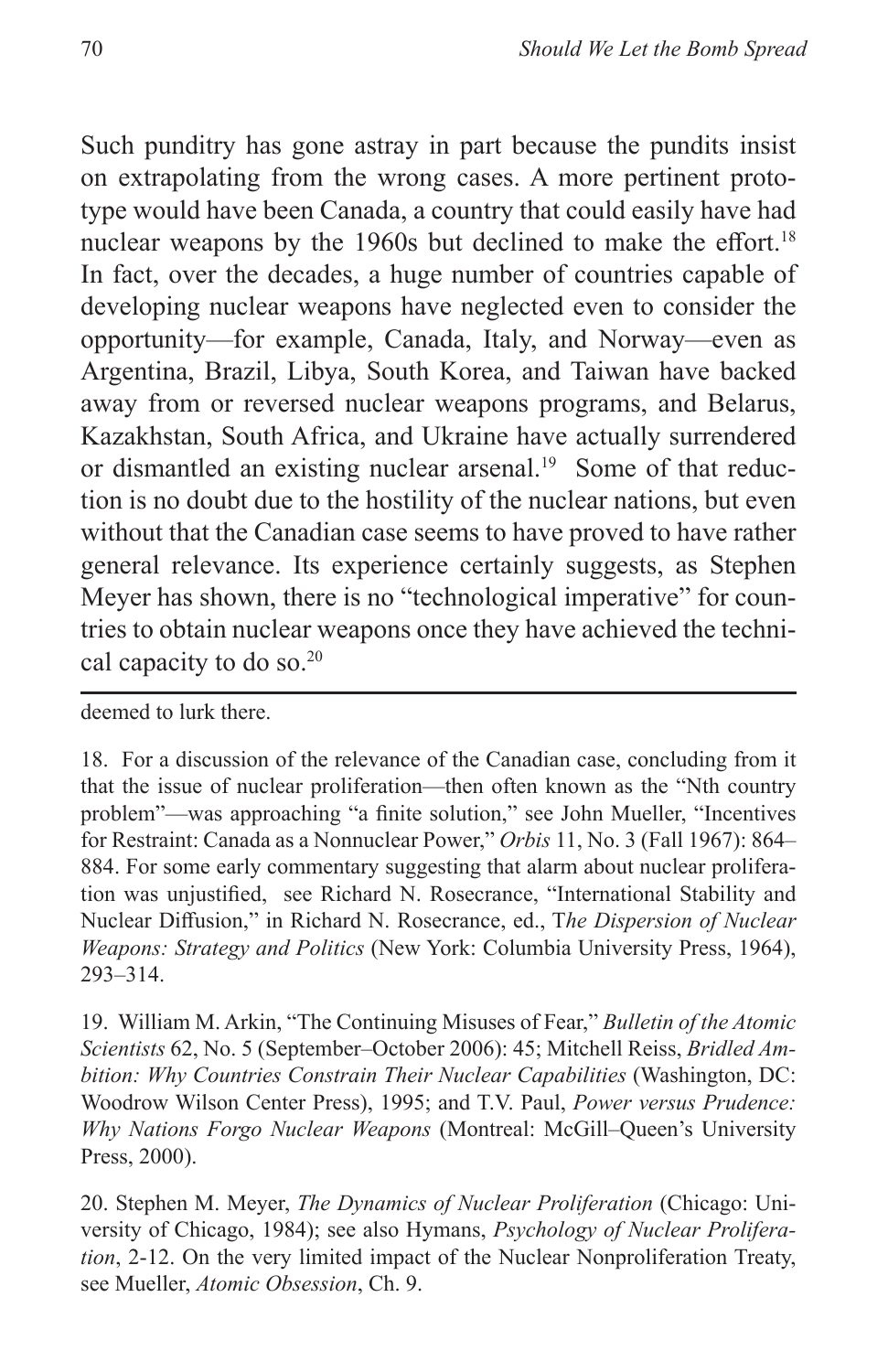In consequence, alarmist predictions about proliferation chains, cascades, dominoes, waves, avalanches, epidemics, and points of no return have proved to be faulty. Insofar as most leaders of most countries (even rogue ones) have considered acquiring the weapons, they have come to appreciate several defects: nuclear weapons are dangerous, distasteful, costly, and likely to rile the neighbors. Moreover, as Hymans has demonstrated, the weapons have also been exceedingly difficult to obtain for administratively dysfunctional countries like Iran.<sup>21</sup>

## *Potential Dangers*

Even if nuclear weapons so far have had little impact, there is an array of potential (or imagined) dangers that, alarmed antiproliferators suggest, might come about.

## Crazy Leaders

It is sometimes said, or implied, that proliferation has had little consequence because the only countries to possess nuclear weapons have had rational leaders. But nuclear weapons have proliferated to large, important countries run by unchallenged monsters who, at the time they acquired the bombs, were certifiably deranged: Josef Stalin, who in 1949 was planning to change the climate of the Soviet Union by planting a lot of trees, and Mao Zedong, who in 1964 had just carried out a bizarre social experiment that resulted in an artificial famine in which tens of millions of Chinese perished.<sup>22</sup>

22. On Stalin's mental condition, see John Mueller, R*etreat from Doomsday: The Obsolescence of Major War* (New York; Free Press, 1989), 123; On Mao,

<sup>21.</sup> Jacques E.C. Hymans, *Achieving Nuclear Ambitions: Scientists, Politicians, and Proliferation* (New York: Cambridge University Press, 2012); and Idem, "Crying Wolf about an Iranian Nuclear Bomb," *Bulletin of the Atomic Scientists,* January 17, 2012, available from *[thebulletin.org/crying-wolf-about-iranian-nu](thebulletin.org/crying-wolf-about-iranian-nuclear-bomb)[clear-bomb.](thebulletin.org/crying-wolf-about-iranian-nuclear-bomb)*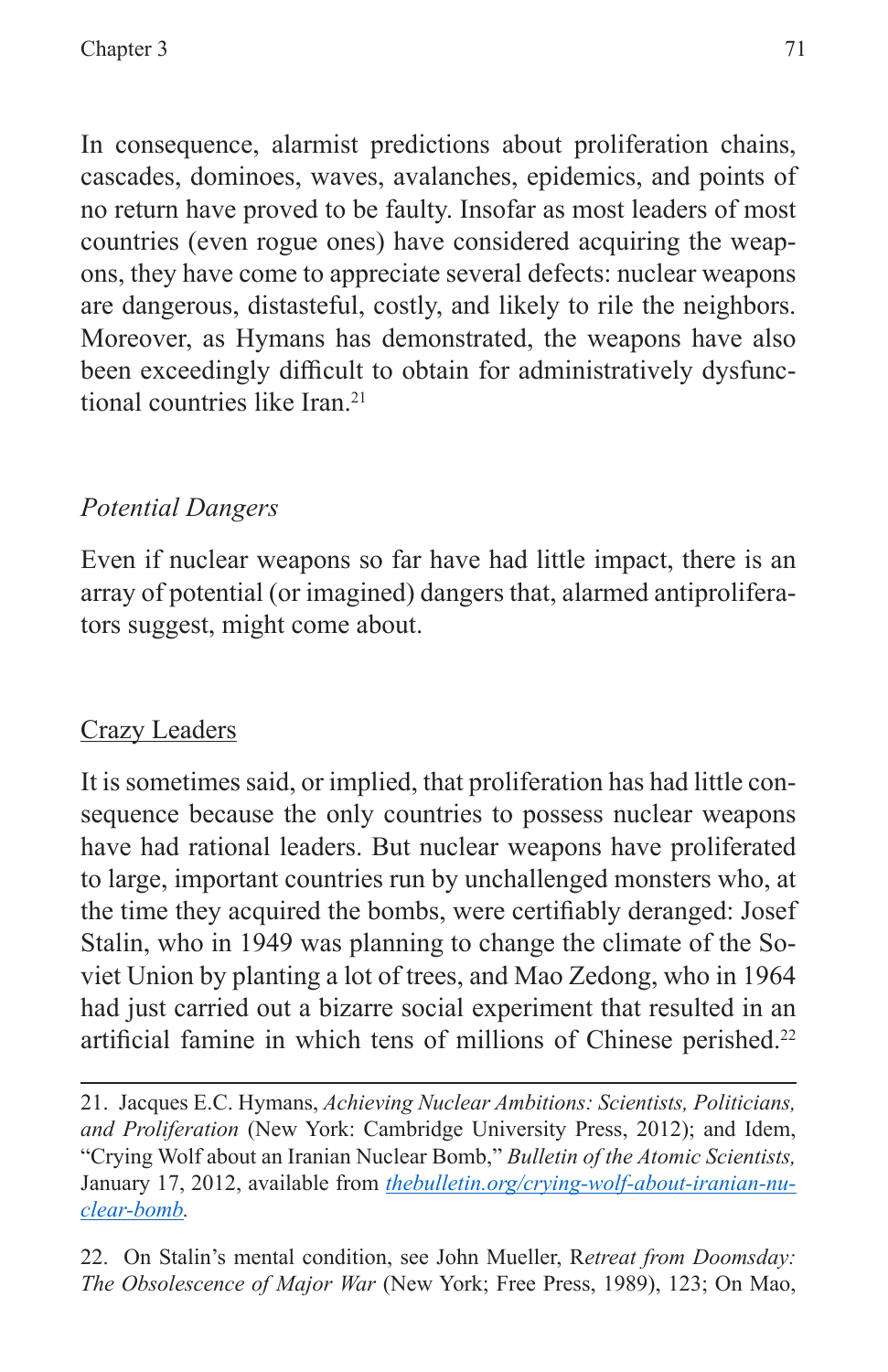It is incumbent on those who strongly oppose an Iranian bomb to demonstrate that the Iranian regime is daffier than these.

#### Atomic Terrorism

Thus far, terrorist groups seem to have exhibited only limited desire and even less progress in going atomic. That lack of action may be because, after a brief exploration of the possible routes, they—unlike generations of alarmists—have discovered that the tremendous effort required is scarcely likely to be successful.<sup>23</sup>

In the wake of 9/11, however, concern about the atomic terrorist surged even though the attacks of that day used no special weapons. By 2003, United Nations Ambassador John Negroponte judged there to be "a high probability" that within two years al-Qaeda would attempt an attack using a nuclear weapon or other weapon of mass destruction. In that spirit Graham Allison published a book in 2004—over ten years ago—relaying his "considered judgment" that "on the current path, a nuclear terrorist attack on America in the decade ahead is more likely than not."24 Allison has quite a bit of company in his unfulfilled alarmist conclusions. According to Robert Gates, former secretary of defense, every senior government leader is kept awake at night by "the thought of a terrorist

see Frank Dikötter, *Mao's Great Famine: The History of China's Most Devastating Catastrophe, 1958–1962* (New York: Walker, 2010).

23. For an extended discussion, see Mueller, *Atomic Obsession*, Ch. 12–15.

24. John D. Negroponte, "Letter Dated 17 April 2003 from the Permanent Representative of the United States of America to the United Nations addressed to the chairman of the Committee," United Nations Security Council, document S/AC.37/2003/(1455)/26, April 22, 2003, available from *[www.globalsecurity.](www.globalsecurity.org/security/library/report/2003/n0335167.pdf) [org/security/library/report/2003/n0335167.pdf](www.globalsecurity.org/security/library/report/2003/n0335167.pdf)*; and Allison, *Nuclear Terrorism*, 15. He had presumably relied on the same inspirational mechanism in 1995 to predict that "in the absence of a determined program of action, we have every reason to anticipate acts of nuclear terrorism against American targets before this decade is out." Idem, "Must We Wait for the Nuclear Morning After?" *The Washington Post*, April 30, 1995.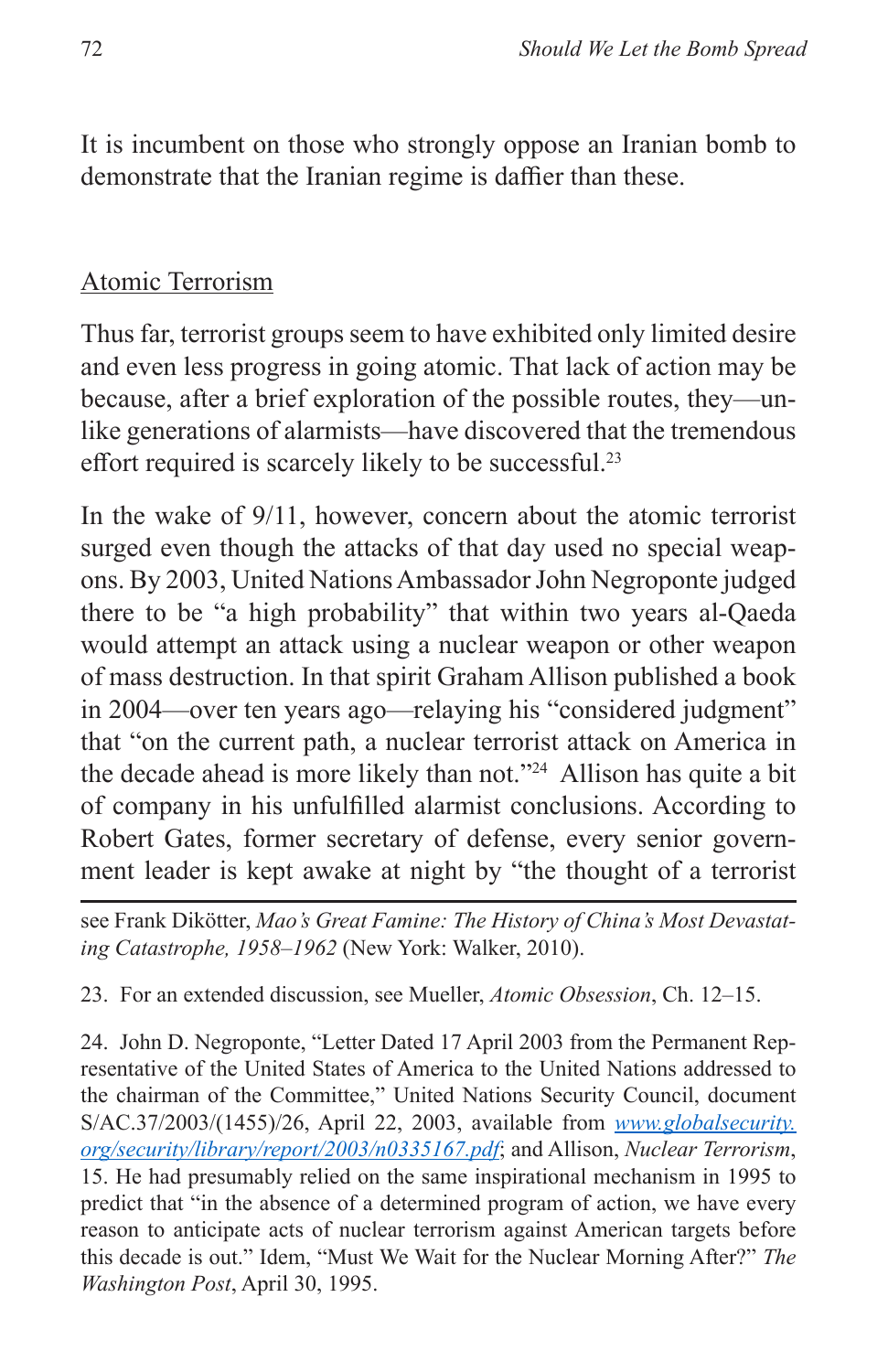ending up with a weapon of mass destruction, especially nuclear."<sup>25</sup> And in 2010, President Barack Obama held the atomic terrorist to be "the single biggest threat to U.S. security."26

One route a would-be atomic terrorist might take would be to receive or buy a bomb from a generous, like-minded nuclear state for delivery abroad. That route is highly improbable, however, because there would be too much risk—even for a country led by extremists—that the ultimate source of the weapon would be discovered. As one prominent analyst, Matthew Bunn, puts it, "A dictator or oligarch bent on maintaining power is highly unlikely to take the immense risk of transferring such a devastating capability to terrorists they cannot control, given the ever-present possibility that the material would be traced back to its origin."27 Important in this last consideration are deterrent safeguards afforded by "nuclear forensics," which is the rapidly developing science (and art) of connecting nuclear materials to their sources even after a bomb has been exploded.<sup>28</sup>

Moreover, there is a very considerable danger to the donor that the bomb (and its source) would be discovered before delivery or that it would be exploded in a manner and on a target the donor would

27. Matthew Bunn, *Securing the Bomb 2007* (Cambridge, MA, and Washington, DC: Project on Managing the Atom, Harvard University, and Nuclear Threat Initiative, 2007), vi; see also William Langewiesche, *The Atomic Bazaar* (New York: Farrar, Straus and Giroux, 2007), 20; and Brian Michael Jenkins, *Will Terrorists Go Nuclear?* (Amherst, NY: Prometheus, 2008), 198.

28. For an excellent discussion of nuclear forensics, see Michael A. Levi, *On Nuclear Terrorism* (Cambridge MA: Harvard University Press, 2007), 127–133.

<sup>25.</sup> Quoted in, Bob Graham, Chairman, *World at Risk: The Report of the Commission on the Prevention of WMD Proliferation and Terrorism* (New York: Vintage, 2008), 43.

<sup>26.</sup> White House Press Office, "Remarks by President Obama and President Zuma of South Africa before Bilateral Meeting," Blair House, Washington, DC, April 11, 2010, available from *[www.whitehouse.gov/the-press-office/remarks](www.whitehouse.gov/the-press-office/remarks-president-obama-and-president-zuma-south-africa-bilateral-meeting)[president-obama-and-president-zuma-south-africa-bilateral-meeting](www.whitehouse.gov/the-press-office/remarks-president-obama-and-president-zuma-south-africa-bilateral-meeting).*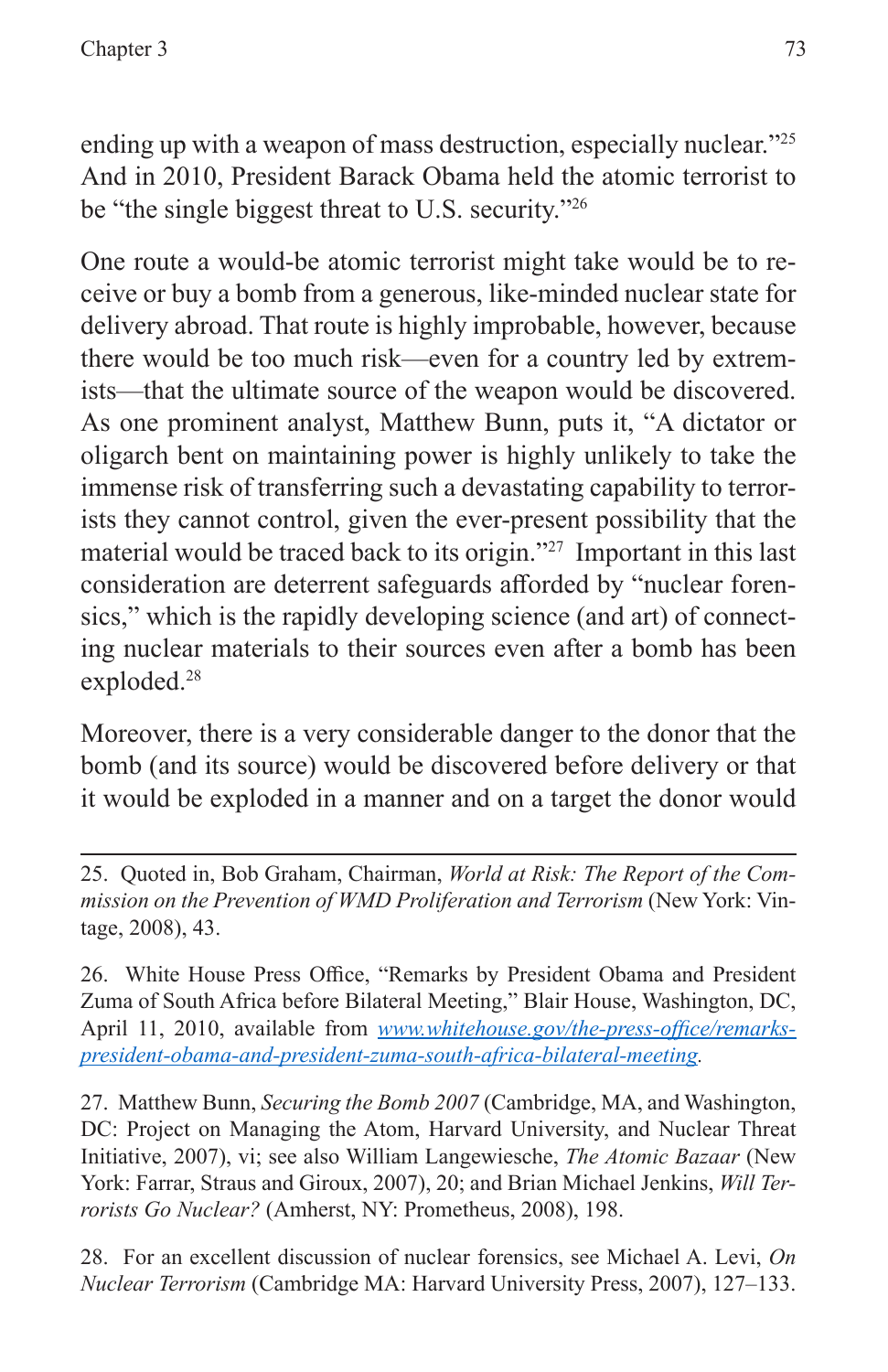not approve of—including on the donor itself. Another concern would be that the terrorist group might be infiltrated by foreign intelligence.<sup>29</sup>

In addition, almost no one would trust al-Qaeda. As one observer has pointed out, the terrorist group's explicit enemies list includes not only Christians and Jews but also all Middle Eastern regimes; Muslims who don't share its views; most Western countries; the governments of Afghanistan, India, Pakistan, and Russia; most news organizations; the United Nations; and international nongovernmental organizations.<sup>30</sup> Most of the time, al-Qaeda didn't get along all that well even with its host in Afghanistan, the Taliban government.<sup>31</sup>

There has also been great worry about "loose nukes," especially in post-communist Russia—weapons, "suitcase bombs" in particular, that can be stolen or bought illicitly. A careful assessment conducted by the Center for Nonproliferation Studies has concluded that it is unlikely that any of those devices have been lost and that, regardless, their effectiveness would be very low or even nonexistent because they (like all nuclear weapons) require continual maintenance.<sup>32</sup> Even some of those people most alarmed by the prospect of atomic terrorism have concluded, "It is probably true that there are no 'loose nukes,' transportable nuclear weapons missing from their proper storage locations and available for purchase in some

29. Robin M. Frost, *Nuclear Terrorism after 9/11* (London: International Institute for Strategic Studies, 2005), 64; Jenkins, 143; and Keir A. Lieber and Daryl G. Press, "Why States Won't Give Nuclear Weapons to Terrorists," *International Security* 38, No. 1, (Summer 2013): 80-104.

30. Peter Bergen, "Where You Bin? The Return of Al Qaeda," *New Republic*, January 29, 2007, 19.

31. Lawrence Wright, The Looming Tower: Al-Qaeda and the Road to 9/11 (New York: Knopf, 2006), 230–231, 287–288.

32. Center for Nonproliferation Studies, *"Suitcase Nukes": A Reassessment* (Monterey, CA: Monterey Institute of International Studies, 2002), 4 and 12; Langewiesche, 19; and Jenkins, 149–150.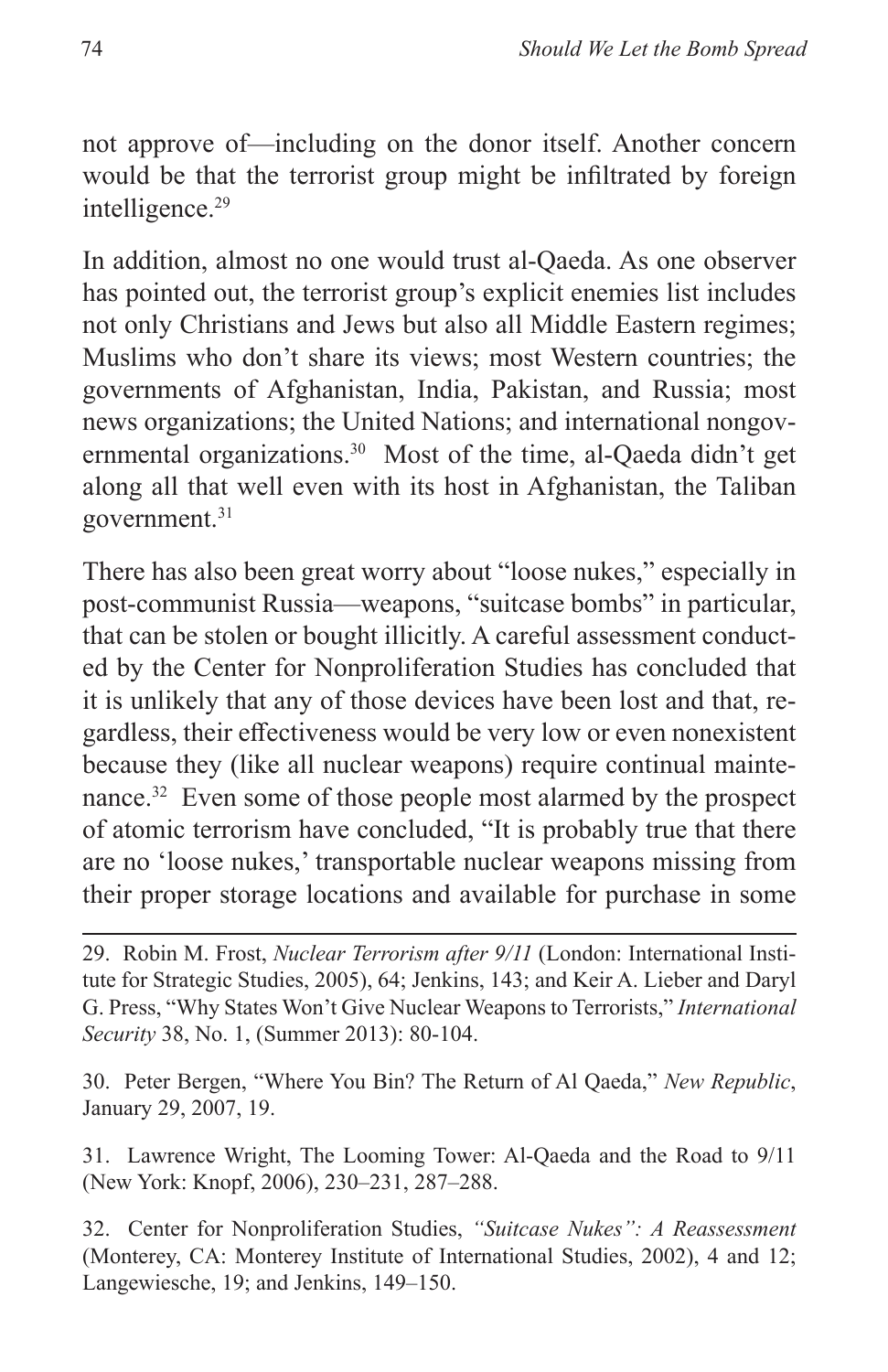way."33

It might be added that Russia has an intense interest in controlling any weapons on its territory because it is likely to be a prime target of any illicit use by terrorist groups, particularly Chechen ones with whom it has been waging a vicious on-and-off war for decades. The government of Pakistan, which has been repeatedly threatened by terrorists, has a similar interest in controlling its nuclear weapons and material—and scientists. As noted by Stephen Younger, former head of nuclear weapons research and development at Los Alamos National Laboratory, "Regardless of what is reported in the news, all nuclear nations take the security of their weapons very seriously."34 Even if a finished bomb were somehow lifted somewhere, the loss would soon be noted and a worldwide pursuit launched.

Moreover, finished bombs are outfitted with devices designed to trigger a non-nuclear explosion that would destroy the bomb if it were tampered with. And there are other security techniques: Bombs can be kept disassembled with the components stored in separate high-security vaults, and security can be organized so that two people and multiple codes are required not only to use the bomb but also to store, maintain, and deploy it. If the terrorists seek to enlist (or force) the services of someone who already knows how to set off the bomb, they would find, as Younger stresses, that "only few people in the world have the knowledge to cause an unauthorized detonation of a nuclear weapon." Weapons designers know how a weapon works, he explains, but not the multiple types of signals necessary to set it off, and maintenance personnel are trained in only a limited set of functions.<sup>35</sup>

34. Stephen M. Younger, *Endangered Species* (New York: Ecco Press, 2007), 93; and Younger, *The Bomb*, 152–153.

35. Ibid., 153–54. On triggers, see Jenkins, 141. On disassembled parts, see

<sup>33.</sup> Anna M. Pluta and Peter D. Zimmerman, "Nuclear Terrorism: A Disheartening Dissent," *Survival* 48, No. 2 (Summer 2006): 56; and Stephen M. Younger, *The Bomb: A New History* (New York: Ecco Press, 2009), 152.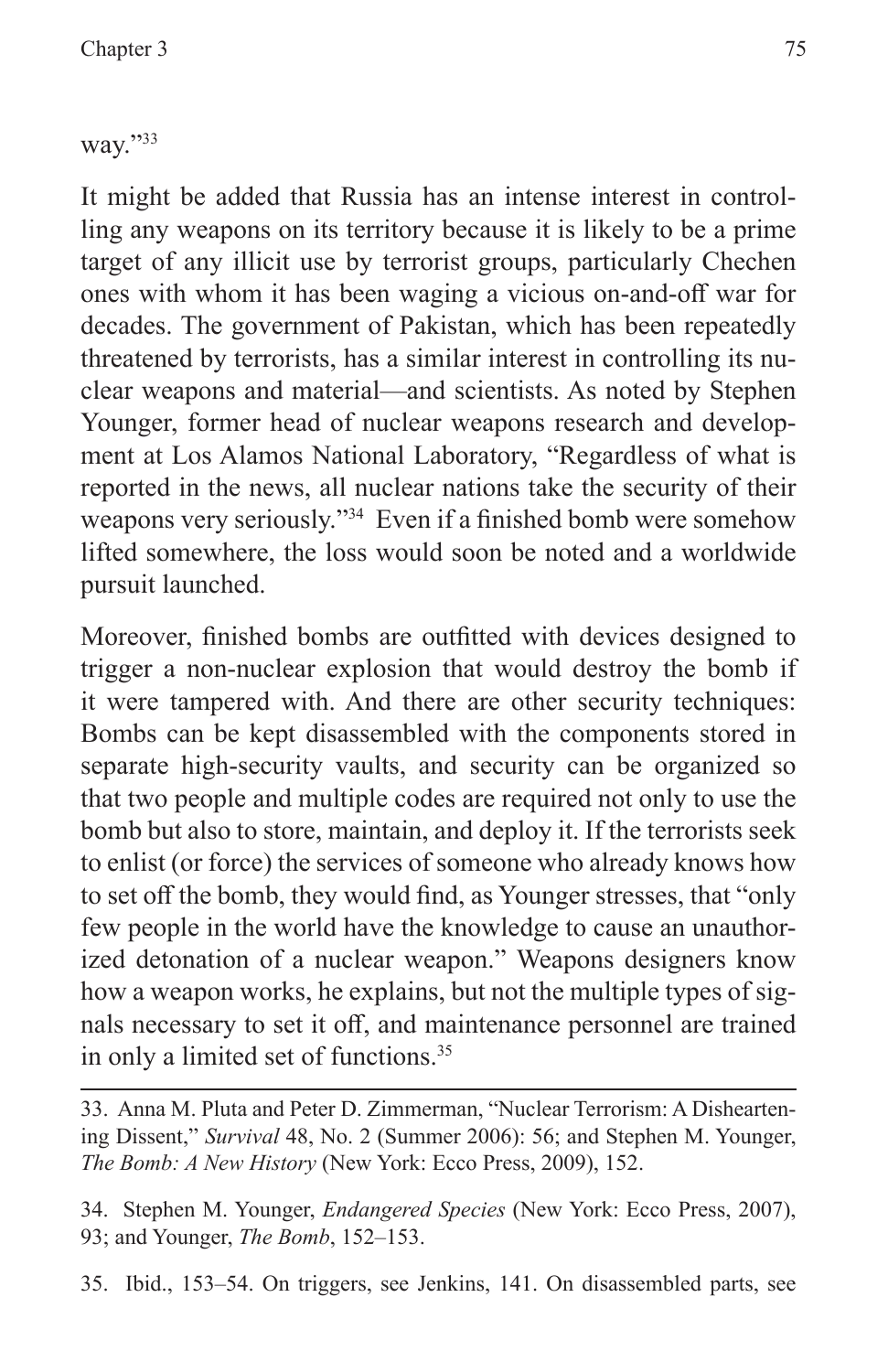There could be dangers in the chaos that would emerge if a nuclear state were to fail, collapsing in full disarray—Pakistan is frequently brought up in this context and sometimes North Korea as well. However, even under those conditions, nuclear weapons would likely remain under heavy guard by people who know that a purloined bomb would most likely end up going off in their own territory; would still have locks (and in the case of Pakistan would be disassembled); and could probably be followed, located, and hunted down by an alarmed international community. The worst-case scenario in that instance requires not only a failed state but also a considerable series of additional permissive conditions, including consistent (and perfect) insider complicity and a sequence of hasty, opportunistic decisions or developments that click flawlessly in a manner far more familiar to Hollywood scriptwriters than to people experienced with reality.36

#### Accidental or Inadvertent Detonation

A common concern has been that the weapons would somehow go off, by accident or miscalculation, devastating the planet in the process. In 1960, a top nuclear strategist declared it "most unlikely" that the world could live with an uncontrolled arms race for decades.37 And in 1979, political scientist Hans J. Morgenthau declared: "The world is moving ineluctably towards a third world war—a strategic nuclear war. I do not believe that anything can be done to prevent it. The international system is simply too unstable

Reiss, 11 and 13; and Joby Warrick, "Pakistan Nuclear Security Questioned," *Washington Post*, November 11, 2007.

36. For a discussion of the failed-state scenario, including useful suggestions for making it even less likely, see Levi, 133–138. On the unlikelihood of a Pakistan collapse, see Juan Cole, "Obama's Domino Theory," *Salon*, March 30, 2009, available from *[www.salon.com/2009/03/30/afghanistan\\_7](www.salon.com/2009/03/30/afghanistan_7)*.

37. Herman Kahn, *On Thermonuclear War* (Princeton, NJ: Princeton University Press, 1960), x.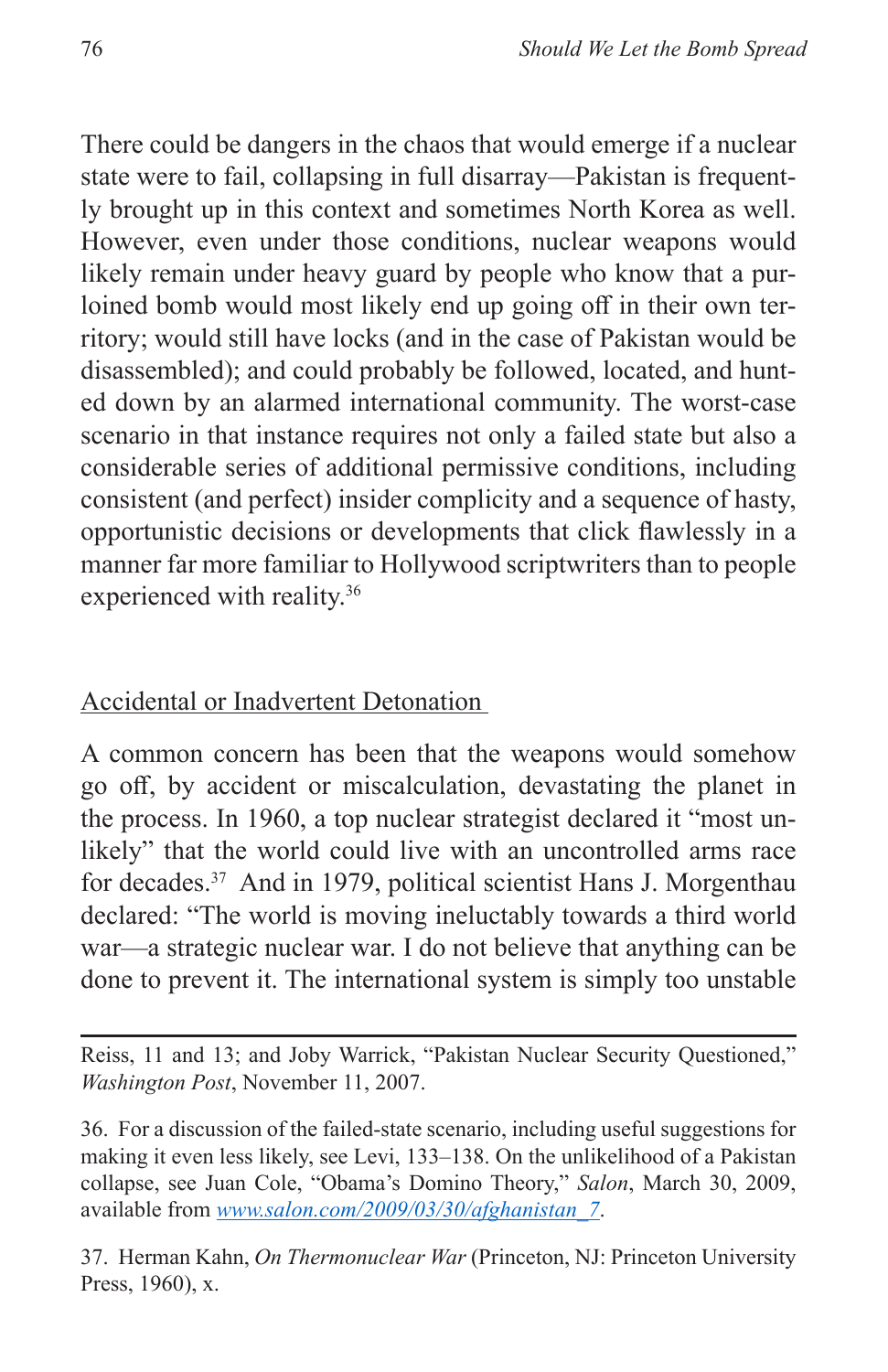to survive for long."38 And Eric Schlosser remains deeply concerned about that danger today.39

In a 1982 New Yorker essay and best-selling book, both titled The Fate of the Earth, Jonathan Schell passionately, if repetitively, argued the not entirely novel proposition that nuclear war would be terrible, and he concluded ominously: "One day—and it is hard to believe that it will not be soon—we will make our choice. Either we will sink into the final coma and end it all or, as I trust and believe, we will awaken to the truth of our peril… and rise up to cleanse the earth of nuclear weapons."40

As it happened, both options were avoided: Neither final coma nor nuclear cleansing ever took place. The common alarmist prognostications assuming that because the weapons exist, sooner or later one or more of them will necessarily go off has now failed to deliver for 70 years, and this suggests that something more than luck is operating.

## *The Costly Consequences of Antiproliferation Policies*

Although the consequences of nuclear proliferation have proved to be substantially benign, the same cannot be said for the consequences of the nuclear antiproliferation quest. The perpetual agony over nuclear proliferation has resulted in an obsessive effort to prevent or channel it, and it is this effort, not proliferation itself, that has inflicted severe costs.

38. Quoted, Francis Anthony Boyle, *World Politics and International Law* (Durham, NC: Duke University Press, 1985), 73; and Marc Trachtenberg, *The Cold War and After: History, Theory, and the Logic of International Politics* (Princeton, NJ: Princeton University Press, 2012), 25.

39. Eric Schlosser, *Command and Control* (New York: Allen Lane/Penguin Books, 2013). For commentary, see John Mueller, "Fire, Fire," *Times Literary Supplement*, March 7, 2014, 26.

40. Jonathan Schell, *The Fate of the Earth* (New York: Knopf, 1982), 231.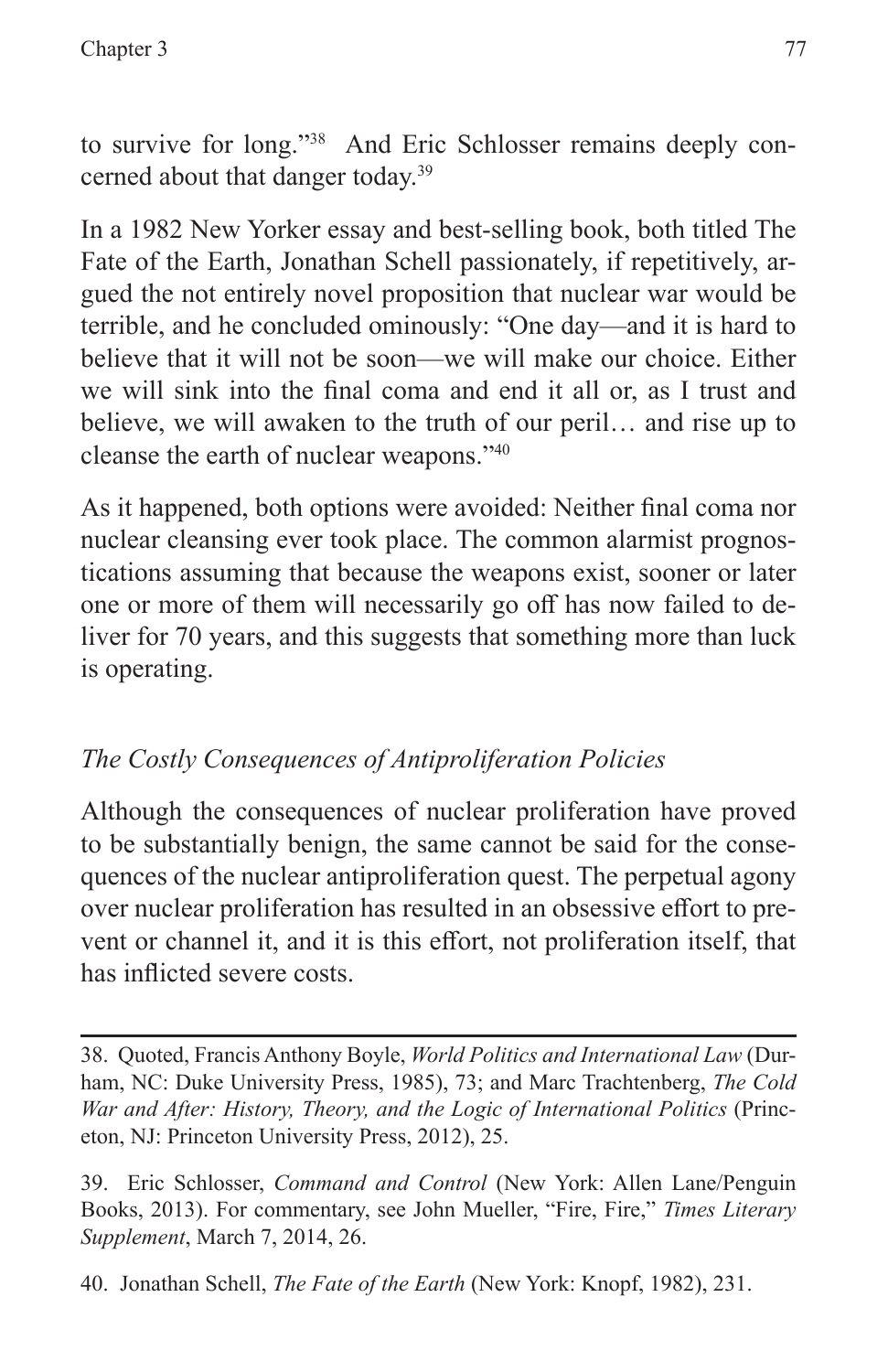#### The Costs in Iraq

The war in Iraq, with deaths that have run well over a hundred thousand (and counting)—greater than those inflicted at Hiroshima and Nagasaki combined—is a key case in point.<sup>41</sup> It is far from clear, however, what Saddam Hussein, presiding over a deeply resentful population and an unreliable army (fearing overthrow, he was wary about issuing his army bullets and would not allow it within 30 miles of Baghdad with heavy equipment), could have done with a tiny number of bombs against his neighbors and their massively armed well-wishers other than seek to stoke his ego and to deter real or imagined threats. He was, then, fully containable and deterrable.42 The war against him was a militarized antiproliferation effort substantially sold as a venture required to keep his pathetic regime from developing nuclear and other presumably threatening weapons and to prevent him from palming off some of these to eager and congenial terrorists.<sup>43</sup> The notion that the war was designed to spread democracy in the Middle East did gain significance but, as Bruce Russett notes, only after the antiproliferation arguments for going to war proved to be empty; or, as Francis Fukuyama has put it, a prewar request to spend "several hundred billion dollars

42. See Mueller, *Atomic Obsession*, 133. For ammunition, see James Fallows, "Why Iraq Has No Army," *Atlantic*, December 2005, 72. For heavy weapons, see Maggie O'Kane, "Saddam Wields Terror—and Feigns Respect," *Guardian*, November 24, 1998. For critical pre-war examinations of the assumption that Iraq, however armed, posed much of a threat, see John J. Mearsheimer and Stephen M. Walt, "Iraq: An Unnecessary War," *Foreign Policy* 82, No. 1, (January/ February 2003): 50–59; Brink Lindsay and John Mueller, "Should We Invade Iraq?" *Reason*, January 2003; and John Mueller, *Overblown* (New York: Free Press, 2006), 131–133.

43. Olivier Roy, "Europe Won't Be Fooled Again," *New York Times*, May 13, 2003.

<sup>41.</sup> For both, estimates start at around 110,000 with many ranging higher, see "Casualties of the Iraq War," *Wikipedia*, last modified March 12, 2015, available from *en.wikipedia.org/wiki/Casualties\_of\_the\_Iraq\_War*; and "The Atomic Bombings of Hiroshima and Nagasaki: Total Casualties," Atomic Archive, available from *[www.atomicarchive.com/Docs/MED/med\\_chp10.shtml.](en.wikipedia.org/wiki/Casualties_of_the_Iraq_War)*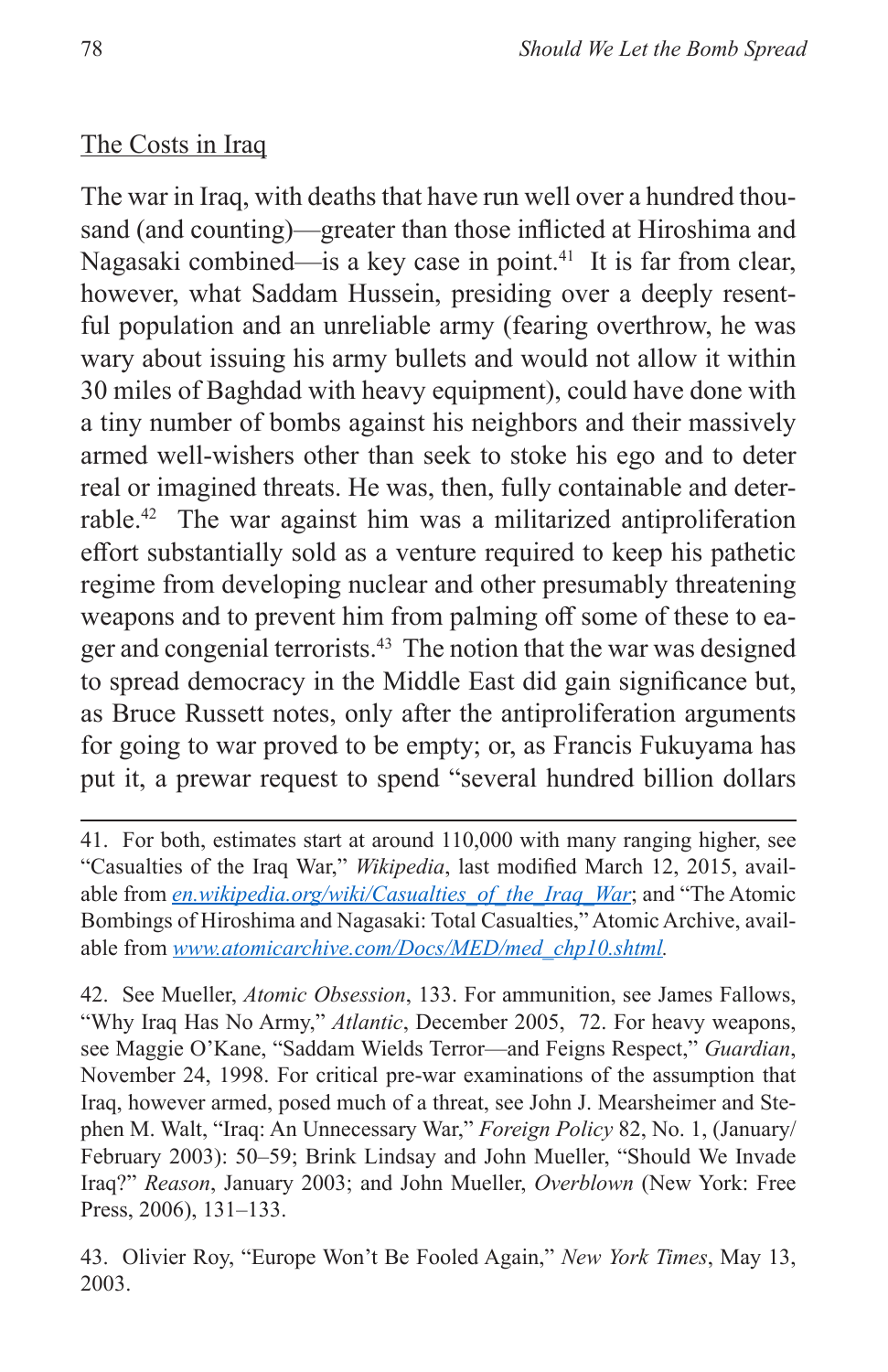and several thousand American lives in order to bring democracy to . . . Iraq" would "have been laughed out of court."44

Thus, in an influential 2002 book, Kenneth Pollack strenuously advocated a war whose "whole point" would be to "prevent Saddam from acquiring nuclear weapons," which Western intelligence agencies, he reported, were predicting would occur by 2004 (pessimistic) or  $2008$  (optimistic).<sup>45</sup> He fully recognized the costs of the war he advocated, costs that he felt might cause thousands of deaths and run into the tens of billions of dollars. But war would be worth this price, concluded Pollack, because with nuclear weapons Saddam would become the "hegemon" in the area, allowing him to control global oil supplies.<sup>46</sup> The nuclear theme was repeatedly applied by the administration in the run-up to the war, most famously, perhaps, in National Security Adviser Condoleezza Rice's dire warning about waiting to have firm evidence before launching a war: "We don't want the smoking gun to be a mushroom cloud." As the Defense Department's Paul Wolfowitz pointed out, nuclear weapons, or at any rate weapons of mass destruction (WMDs), were the "core reason" used for selling the war.<sup>47</sup> At a press briefing on April 10, 2003, shortly after the fall of Baghdad, White

45. Kenneth M. Pollack, *The Threatening Storm: The Case for Invading Iraq* (New York: Random House, 2003), 418.

46. Ibid., xiv, 335, 413, 418. Pollack also estimated that another \$5 to \$10 billion over the first three years would be required for rebuilding (p. 397).

<sup>44.</sup> Bruce Russett, "Bushwhacking the Democratic Peace," *International Studies Perspectives* 6, No. 4 (November 2005), 396; Francis Fukuyama, "America's Parties and Their Foreign Policy Masquerade," *Financial Times*, March 8, 2005; John Mueller, *War and Ideas: Selected Essays* (London and New York: Routledge, 2011), Ch. 7; and Jon Western, Selling Intervention and War: The Presidency, The Media, and Public Opinion, Baltimore and London: Johns Hopkins University Press, 2005, Ch. 6.

<sup>47.</sup> Sam Tannenhaus, "Interview with Paul Wolfowitz," *Vanity Fair*, May 9, 2003; and "Wolfowitz: WMD Chosen as Reason for Iraq War for 'Bureaucratic Reasons,'" *CNN.com*, May 30, 2003, available from *[transcripts.cnn.com/TRAN-](transcripts.cnn.com/TRANSCRIPTS/0305/30/se.08.html)[SCRIPTS/0305/30/se.08.html](transcripts.cnn.com/TRANSCRIPTS/0305/30/se.08.html).*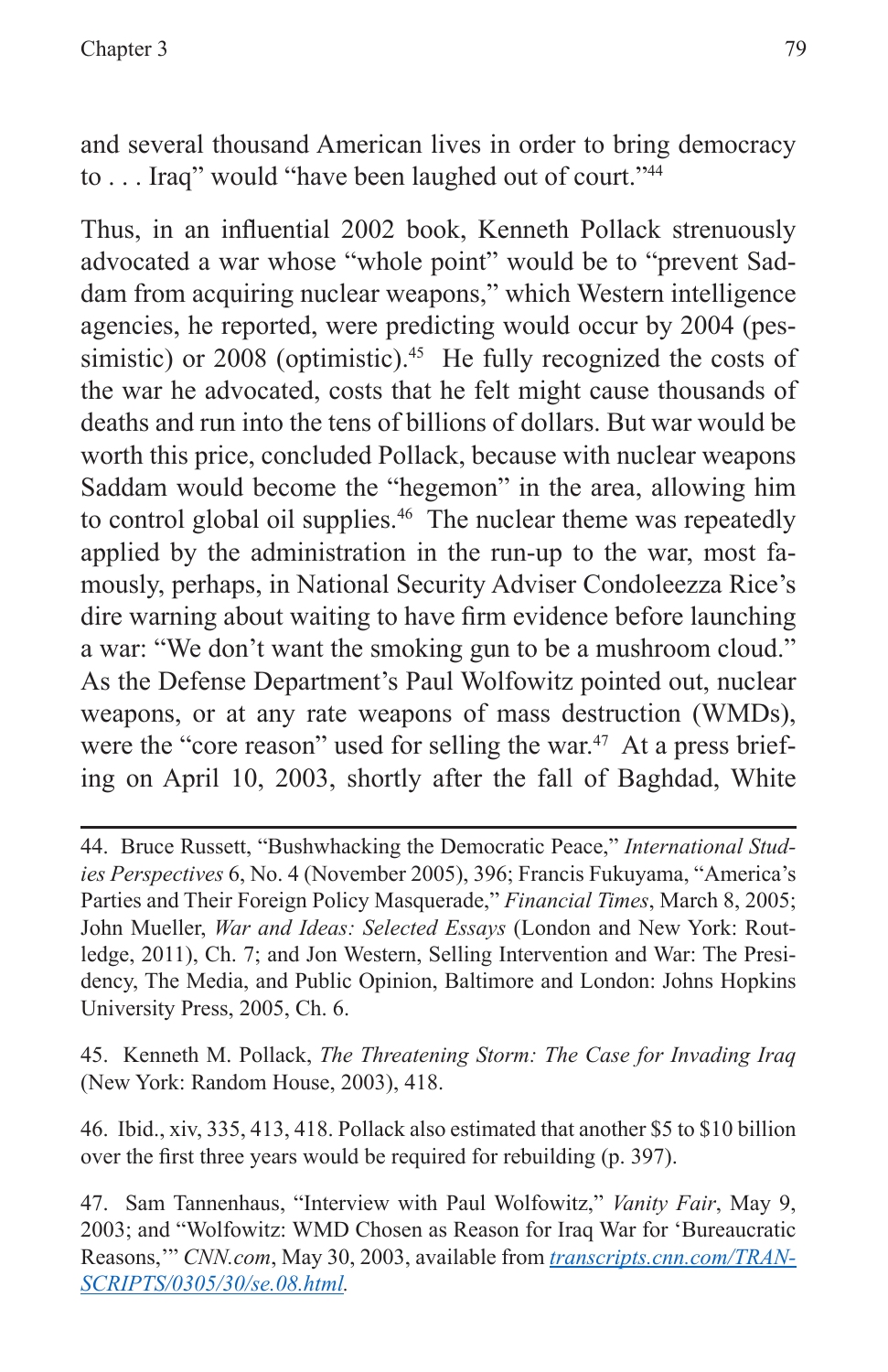House press secretary Ari Fleischer insisted, "We have high confidence that they have weapons of mass destruction. That is what this war was about and it is about." And Karl Rove, one of Bush's top political advisers, reflected in 2008 that, absent the belief that Saddam Hussein possessed WMD, "I suspect that the administration's course of action would have been to work to find more creative ways to constrain him like in the 90s."48

For their part, Democrats have derided the war as "unnecessary," but the bulk of them only came to that conclusion after the United States was unable to find either nuclear weapons or weapons programs in Iraq. Many of them have made it clear they would support putatively preemptive (actually, preventive) military action and its attendant bloodshed if the intelligence about Saddam's programs had been accurate.49

However, the devastation of Iraq in the service of limiting proliferation did not begin with the war in 2003. For the previous 13 years, that country had suffered under economic sanctions visited upon it by both Democratic and Republican administrations that were designed to force Saddam from office (and, effectively, from life since he had no viable sanctuary elsewhere) and to keep the country from developing weapons, particularly nuclear ones. Multiple, although disputed, studies have concluded that the sanctions were the necessary cause of hundreds of thousands of deaths in the country, most of them children under the age of five—the most innocent of civilians.50

49. On this issue, see also Arkin, 45.

<sup>48.</sup> Sam Stein, "Rove: We Wouldn't Have Invaded Iraq If We Knew the Truth about WMDs," *Huffington Post*, December 2, 2008, available from *[www.huff](www.huffingtonpost.com/2008/12/02/rove-we-wouldnt-have-inva_n_147923.html)[ingtonpost.com/2008/12/02/rove-we-wouldnt-have-inva\\_n\\_147923.html](www.huffingtonpost.com/2008/12/02/rove-we-wouldnt-have-inva_n_147923.html)*. Some still consider it "open to debate," however, "that the war was fought primarily as a nonproliferation campaign." Henry D. Sokolski, *Underestimated: Our Not So Peaceful Nuclear Future* (Arlington, VA: Nonproliferation Policy Education Center, 2015),4 note 7.

<sup>50.</sup> Richard Garfield, *Morbidity and Mortality Among Iraqi Children from 1990*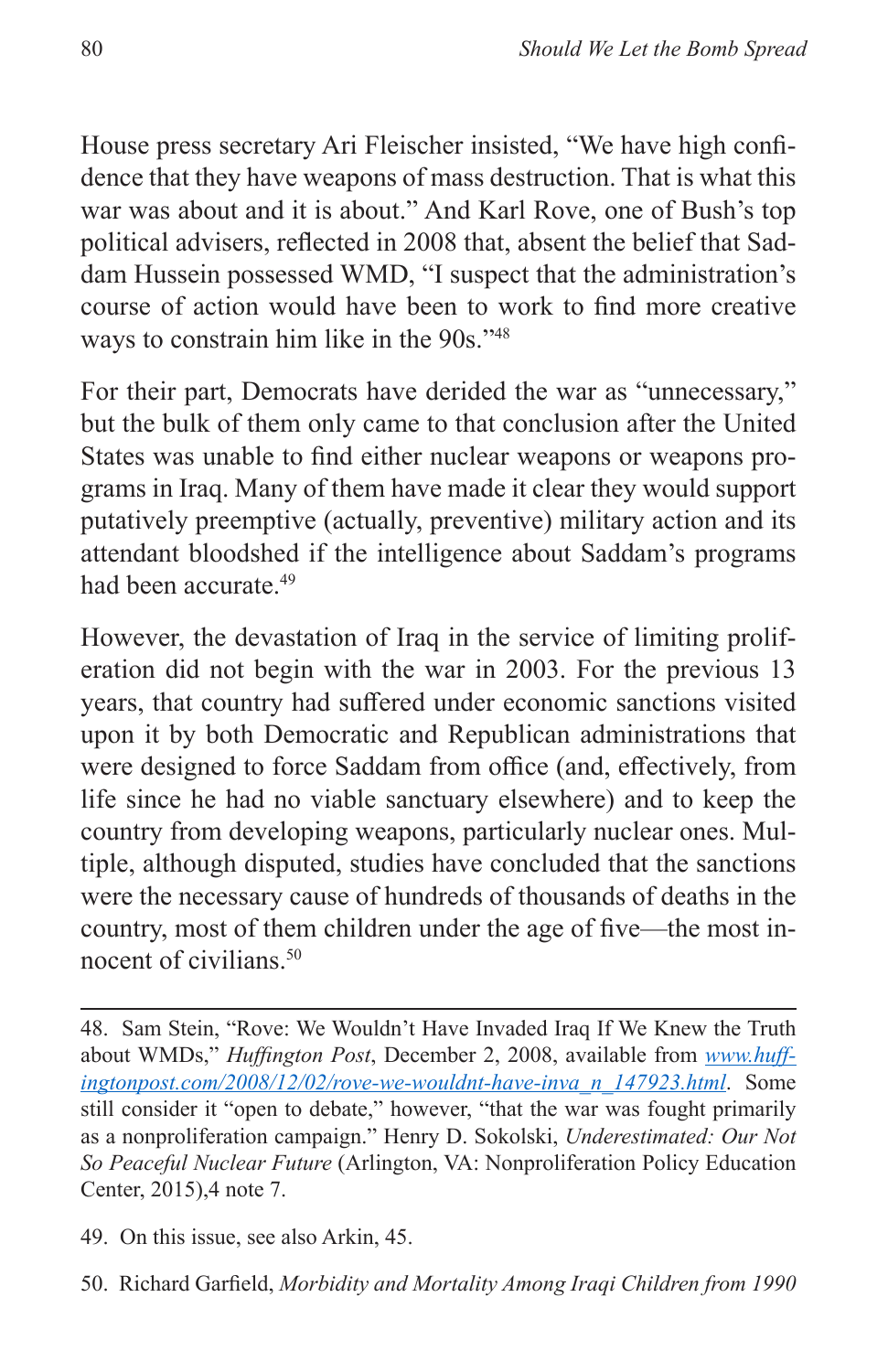## The Costs in North Korea

The costly alarmist perspective on atomic proliferation is also evident in policies advocated toward North Korea at various times. Thus, proposed Graham Allison in 2004, if diplomacy failed, a Pearl Harbor like attack should be launched even though potential targets had been dispersed and disguised and even though a resulting war might kill tens of thousands in the South.<sup>51</sup>

Members of the Bush administration, perhaps because they had become immersed in their own anti proliferation war in Iraq at the time, were able to contain their enthusiasm for accepting Allison's urgent advice, and North Korea has since become something of a nuclear weapons state. In 2004 Allison had sternly insisted that such an outcome would be "gross negligence" and would foster "a transformation in the international security order no great power would wittingly accept." We are now in position, then, to see if his confident predictions have come true: A North Korean bomb, he declared, would "unleash a proliferation chain reaction, with South Korea and Japan building their own weapons by the end of the decade" (that is by 2009), with Taiwan "seriously considering following suit despite the fact that this would risk war with China," and with North Korea potentially "becoming the Nukes R Us for

*to 1998* (South Bend, IN: Kroc Institute for International Peace Studies, University of Notre Dame, 1999); John Mueller and Karl Mueller, "The Methodology of Mass Destruction: Assessing Threats in the New World Order," *Journal of Strategic Studies* 23, No. 1 (March 2000): 163, 187; Matt Welch, "The Politics of Dead Children," *Reason*, (March 2002): 53-58; Pollack, 138 and 139; Mohamed M. Ali, John Blacker, and Gareth Jones, "Annual mortality rates and excess deaths of children under five in Iraq, 1991-1998," *Population Studies* 57, No. 2 (2003): 217-226; and Andrew Cockburn and Patrick Cockburn, *Out of the Ashes: The Resurrection of Saddam Hussein* (New York: HarperCollins, 1999), Ch. 5. However, for the argument, based on later intelligence, that high estimates of a half-million or more child deaths are likely exaggerated due in particular to regime manipulation of the numbers, see Michael Spagat, "Truth and death in Iraq under sanctions," *Significance* 7, No. 3 (September 2010): 116-120.

<sup>51.</sup> Allison, *Nuclear Terrorism*, 165, 171.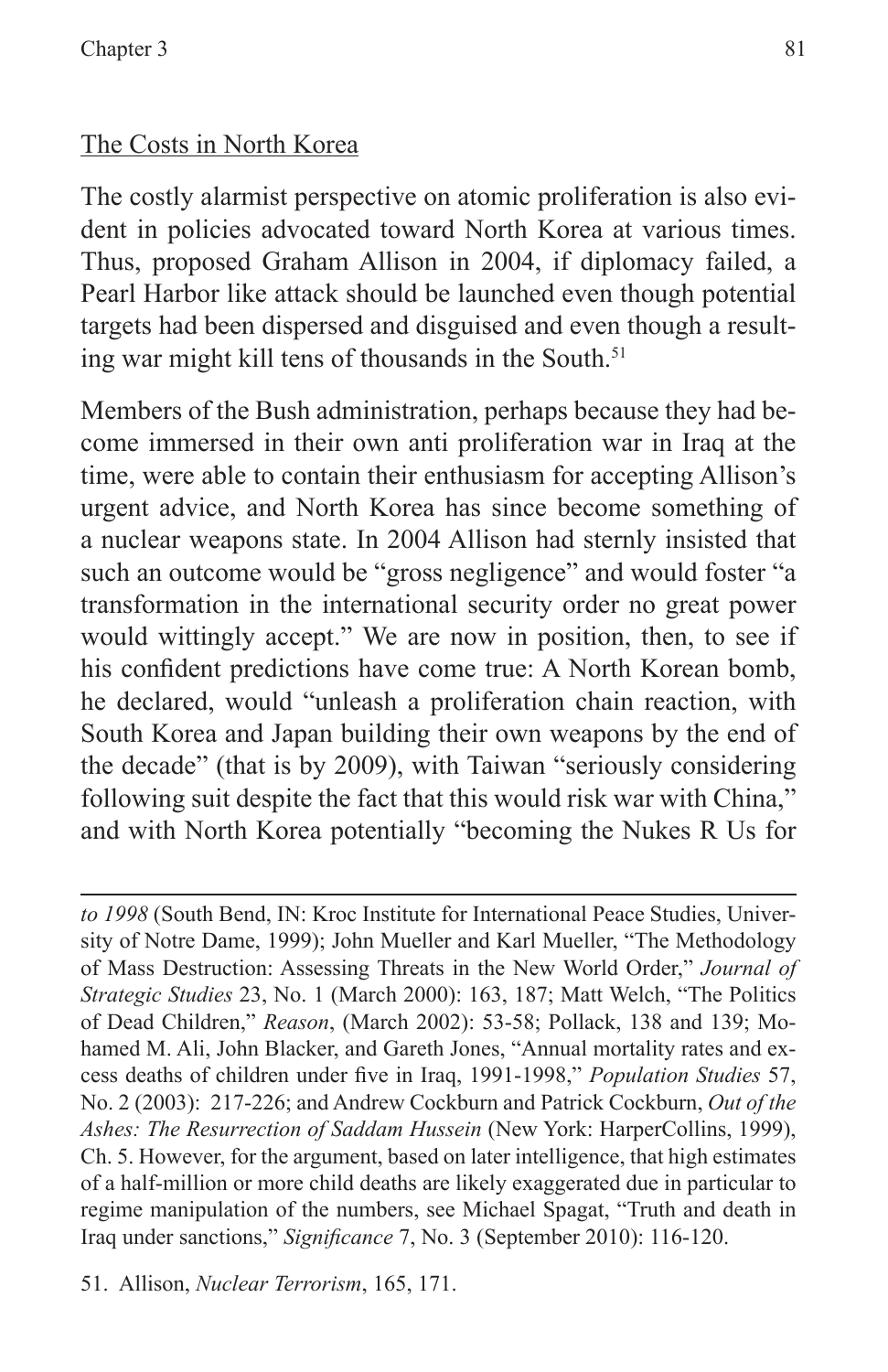terrorists."52

The same mentality was shown by decisionmakers in the Clinton administration in 1994. The United States never actually sent troops into action in its confrontation with North Korea at that time, but it certainly edged threateningly in that direction when a U.S. National Intelligence Estimate concluded that there was "a better than even" chance that North Korea had the makings of a small nuclear bomb. This conclusion was hotly contested by other American analysts and was later "reassessed" by intelligence agencies and found possibly to have been overstated. In addition, even if North Korea had the "makings" in 1994, skeptics pointed out, it still had several key hurdles to overcome in order to develop a deliverable weapon.53

Nonetheless, the Clinton administration was apparently prepared to go to war with the miserable North Korean regime to prevent or to halt its nuclear development.<sup>54</sup> Accordingly, it moved to impose deep economic sanctions to make the isolated country even poorer (insofar as that was possible), a measure which garnered no support even from neighboring Russia, China, and Japan.<sup>55</sup> It also moved to engage in a major military buildup in the area. So apocalyptic (or simply paranoid) was the North Korean regime about these two developments that some important figures think it might have gone to war on a preemptive basis if the measures had been carried out.<sup>56</sup> A full scale war on the peninsula, estimated the

53. Don Oberdorfer, *The Two Koreas: A Contemporary History* (New York: Basic Books, 2001), 307-308, 316; Selig S. Harrison, *Korean Endgame: A Strategy for Reunification and U.S. Disengagement* (Princeton, NJ: Princeton University Press, 2002), 213; and James Fallows, "The Panic Gap: Reactions to North Korea's Bomb," *National Interest*, No. 38 (Winter 1994/95): 40-45.

54. Oberdorfer, 308, 316.

55. Ibid., 318.

56. Ibid., 329; and Derek D. Smith, *Deterring America: Rogue States and the* 

<sup>52.</sup> Ibid., 166.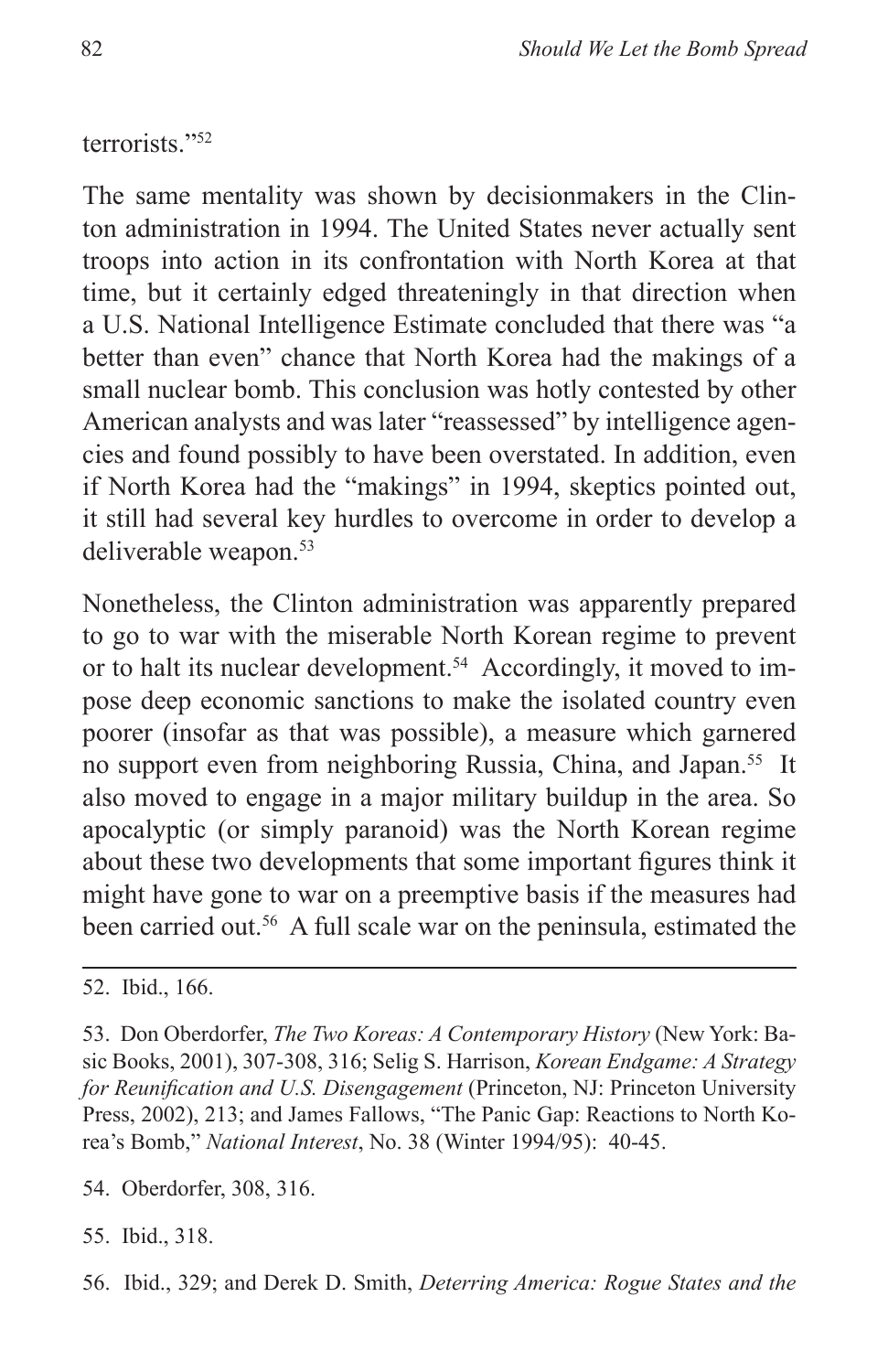Pentagon, not perhaps without its own sense of apocalypse, could kill 1,000,000 people including 80,000 to 100,000 Americans, cost over \$100 billion, and do economic destruction on the order of a trillion dollars.<sup>57</sup> A considerable price, one might think, to prevent a pathetic regime from developing weapons with the potential for killing a few tens of thousands—if they were actually exploded, an act that would surely be suicidal for the regime.

In the next years, floods and bad weather exacerbated the economic disaster that had been inflicted upon the country by its rulers. Famines ensued, and the number of people who perished reached hundreds of thousands or more, with some careful estimates putting the number at over two million.<sup>58</sup> Although food aid was eventually sent from the West, there seem to have been systematic efforts in the early days of the famine in particular to deny its existence for fear that a politics free response to a humanitarian disaster would undercut efforts to use food aid to wring diplomatic concessions on the nuclear issue from North Korea.<sup>59</sup>

## Encouraging Extortion

Due to its antiproliferation fixation, the United States has often allowed itself to become a victim of extortion. North Korea has undoubtedly been the greatest winner in this somewhat tricky process when the regime accepted a \$4 billion energy package for its cooperation in 1994.60 But Taiwan and South Korea have also es-

*Proliferation of Weapons of Mass Destruction* (Cambridge, UK: Cambridge University Press, 2006),70-71.

57. Oberdorfer, 324; and Harrison, 117, 118.

58. Oberdorfer, 399; and Andrew S. Natsios, The Great North Korean Famine (Washington, DC: United States Institute of Peace Press, 2001), 215.

59. Ibid., 147, 148.

60. Reiss, 327.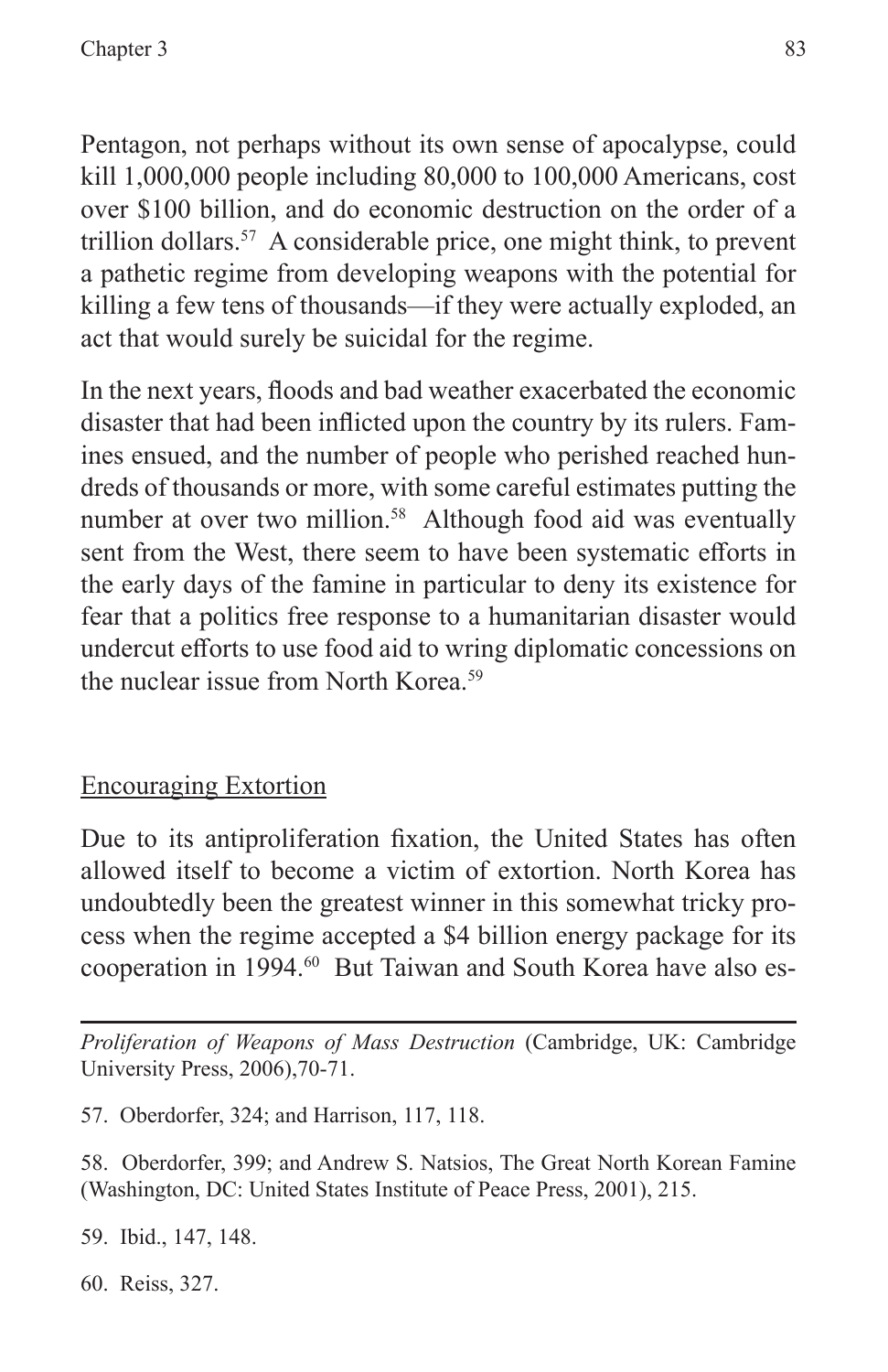sentially extorted funds from the hand-wringers by accepting funds and favors and then giving in to what is likely to be their own best interests. Israel played the game in a different way during its 1973 war. After being attacked by Egypt and Syria, Israel made it known that it might use its nuclear weapons in the conflict (it may have had 20 at the time), a move that reportedly forced the United States desperately to initiate an immediate and massive resupply of the Israel military, aiding in Israel's subsequent victory against the invading Arab armies.<sup>61</sup>

The American reputation generated by this episode for being a willing victim of extortion also had the perverse result of fueling, or supplying a rationale for, South Africa's nuclear ambitions. As one South African official put it, "We argued that if we cannot use a nuclear weapon on the battlefield (as this would have been suicidal), then the only possible way to use it would be to leverage intervention from the Western Powers by threatening to use it. We thought that this might work and the alleged Israel-USA case gave some support to our view."<sup>62</sup>

#### Hampering Economic Development

Leonard Weiss notes that "restrictions on nuclear trade and development are important elements of a nonproliferation regime."63

63. Leonard Weiss, "Safeguards and the NPT: Early History Portended Current

<sup>61.</sup> There was also a strong perception in Israel that the United States might like to see the Arabs win some ground, something that might help compel Israel to negotiate a peace treaty later. The result of Israel's atomic gambit seems to have undercut support for that approach to the degree that it existed. On these issues, see Seymour M. Hersh, *The Samson Option: Israel's Nuclear Arsenal and American Foreign Policy* (New York: Random House, 1991), 40, 139, 226–39; and T.V. Paul, *The Tradition of Non-Use of Nuclear Weapons* (Stanford, CA: Stanford University Press, 2009), 127–128.

<sup>62.</sup> Peter Liberman, "The Rise and Fall of the South African Bomb," *International Security* 26, No. 2 (Fall 2001): 62; and Reiss, 15, 28.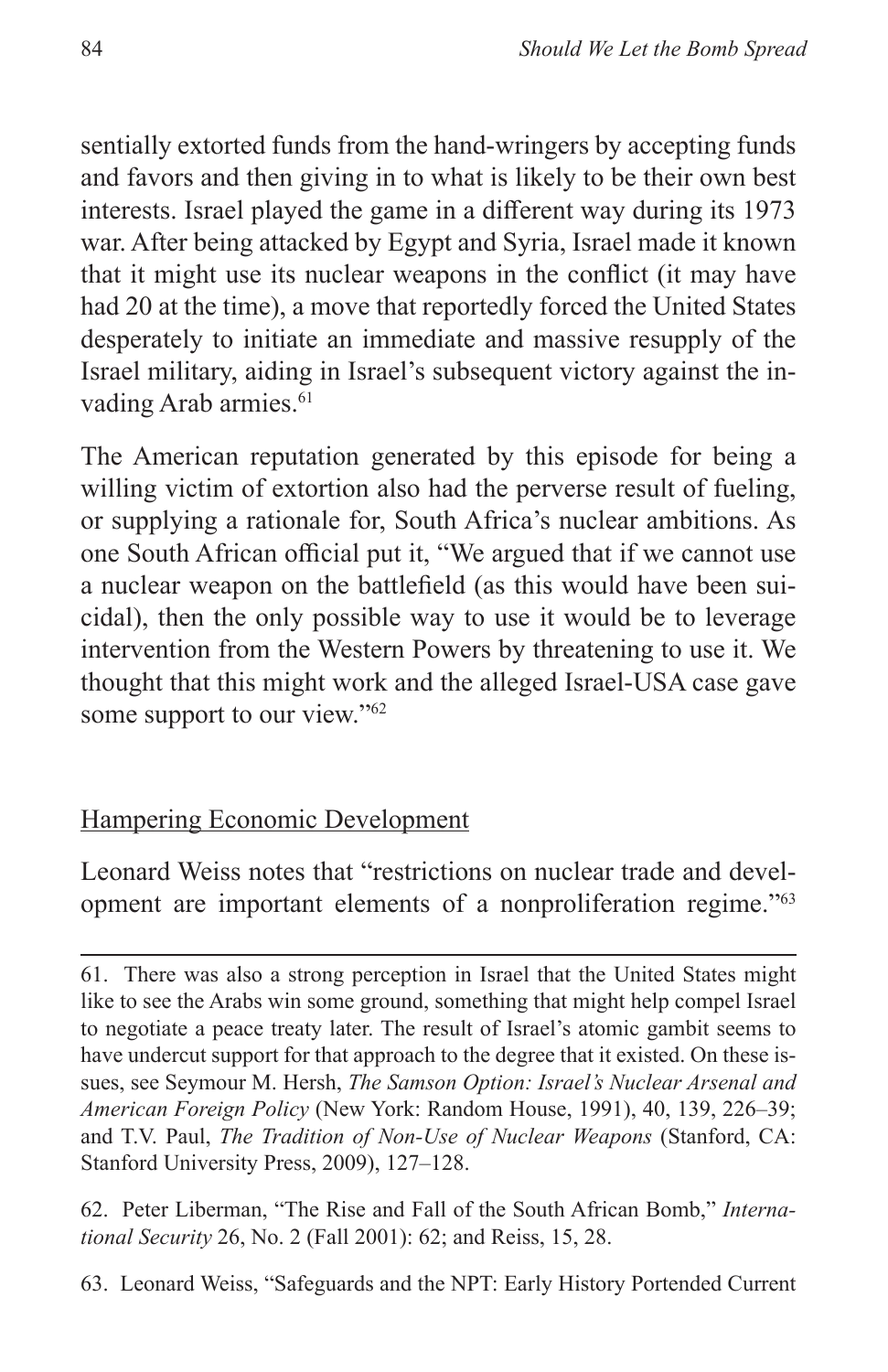Antiproliferation efforts can thus hamper worldwide economic development by increasing the effective costs of developing nuclear energy. As countries grow, they require ever increasing amounts of power. Any measure that limits their ability to acquire this vital commodity—or increases its price—effectively slows economic growth at least to some degree and thereby reduces the gains in life expectancy inevitably afforded by economic development.

In the various proclamations about controlling the proliferation of nuclear weapons, this cost goes almost entirely unconsidered. For example, one of the common proposals by antiproliferators is that no country anywhere (except those already doing it) should be able to construct any facilities that could produce enriched uranium or plutonium—substances that can be used either in advanced reactors or in bombs. The Nuclear Nonproliferation Treaty (NPT) does specifically guarantee to signing non-nuclear countries "the fullest possible exchange of technology" for the development of peaceful nuclear power. However, as Richard Betts points out, this guarantee has been undermined by the development of a "nuclear suppliers cartel" that has worked to "cut off trade in technology for reprocessing plutonium or enriching uranium," thereby reducing the NPT to "a simple demand to the nuclear weapons have-nots to remain so." Under some proposals, the cartel would be extended to fuel as well.<sup>64</sup>

Antiproliferator Allison is among those advocating the cartelization of nuclear fuel. He further suggests that nuclear states guarantee to sell the non-nuclear ones all the nuclear fuel they need (presumably in perpetuity) at less than half price, but does not attempt

Problems," in Henry Sokolski, ed., *Nuclear Nonproliferation Treaty Missteps* (Carlisle, PA: Strategic Studies Institute, forthcoming).

<sup>64.</sup> Richard K. Betts, "Universal Deterrence or Conceptual Collapse? Liberal Pessimism and Utopian Realism," in Victor A. Utgoff , ed., T*he Coming Crisis: Nuclear Proliferation, U.S. Interests, and World Order* (Cambridge, MA, MIT Press, 2000), 70.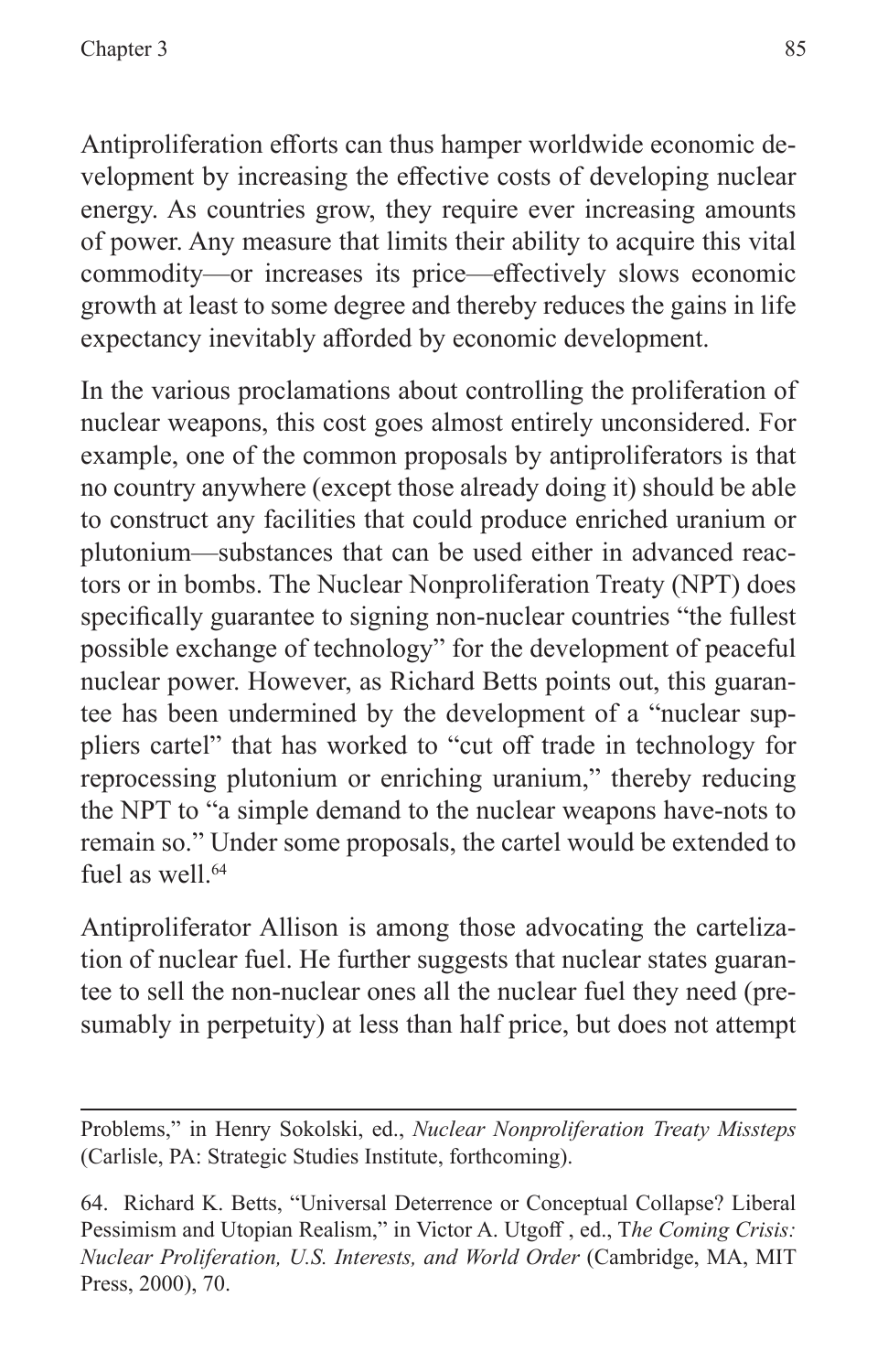to calculate the price tag for this.<sup>65</sup> The 2008 Graham Commission, of which Allison was a member, repeats this demand, though it suggests that nuclear fuel be made available at market prices "to the extent possible." It, too, eschews cost considerations.<sup>66</sup> There is, however, a glimmer of evidence that the economic cost of hampering the nuclear industry has been considered at least in passing by some dedicated antiproliferators. In a 2007 plea that the world be made free of nuclear weapons, four former top policy officials insisted that the use of highly enriched uranium be phased out from civil commerce and that it be removed from all the research facilities in the entire world, a costly demand that was not repeated in their 2008 version.<sup>67</sup>

The antiproliferation obsession has also resulted in the summary dismissal of potentially promising ideas for producing energy. Thomas Schelling points out that there was a proposal in the 1970s (a decade that experienced two major shocks in the price of oil) to safely explode tiny thermonuclear bombs in underground caverns to generate steam to produce energy in an ecologically clean manner. According to Schelling, the proposal was universally rejected by both arms control and energy policy analysts at the time "without argument, as if the objections were too obvious to require articulation."68 On closer exploration, of course, this scheme might have proved unfeasible for technical or economic reasons. But to dismiss it without any sort of analysis was to blithely sacrifice en-

66. Graham, *World at Risk*, xx.

67. George P. Shultz, William J. Perry, Henry A. Kissinger, and Sam Nunn, "A World Free of Nuclear Weapons," *Wall Street Journal*, January 4, 2007; and George P. Shultz, William J. Perry, Henry A. Kissinger, and Sam Nunn, "Toward a Nuclear-Free World," *Wall Street Journal*, January 15, 2008.

68. Thomas C. Schelling, "An Astonishing Sixty Years: The Legacy of Hiroshima," Nobel Prize Lecture, Stockholm, Sweden, December 8, 2005, 369, available from *[nobelprize.org/nobel\\_prizes/economics/laureates/2005/schelling-lec](nobelprize.org/nobel_prizes/economics/laureates/2005/schelling-lecture.html)[ture.html](nobelprize.org/nobel_prizes/economics/laureates/2005/schelling-lecture.html).*

<sup>65.</sup> Allison, *Nuclear Terrorism*, 156–165.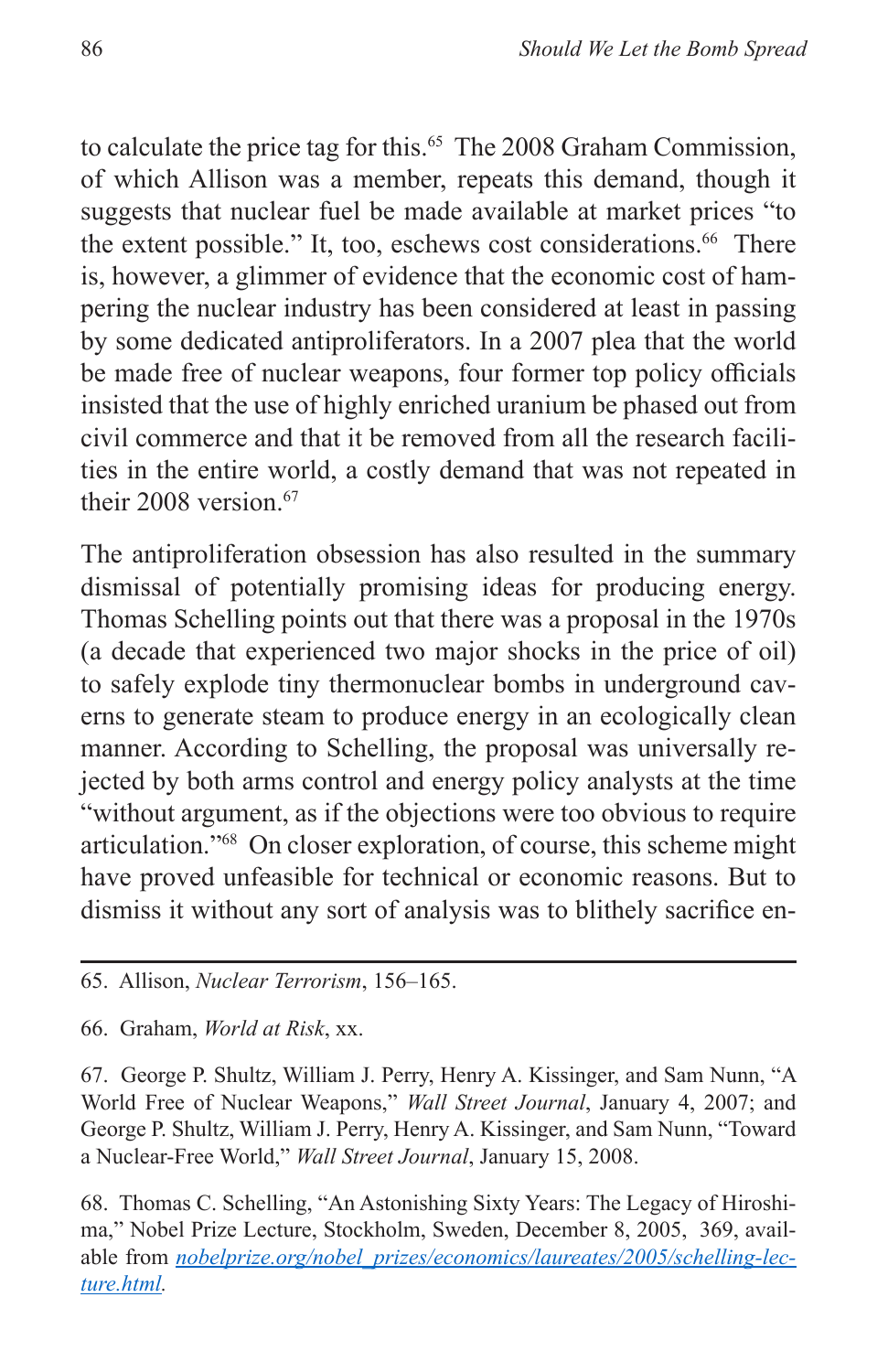ergy needs—and therefore human welfare—to antiproliferation knee-jerk.

Something similar may now be in the cards. Currently in the research phase, it may become possible in the future to reduce radically the cost of producing nuclear energy by using lasers for isotope separation to produce the fuel required by reactors.<sup>69</sup> This, of course, might also make it easier, or at any rate less costly, for unpleasant states to develop nuclear weapons. Accordingly, a balanced assessment of costs and benefits would have to be made if the technique ever proves to be feasible. But there is an excellent chance no one will ever make it: like the technology Schelling discusses, it will be dismissed out of hand. Relatedly, the antiproliferation obsession has also sometimes hampered the potentially valuable expansion of nuclear power to ships, particularly to icebreakers.

#### Enhancing Dependence on Foreign Oil

There is also something of a security aspect to this process. Ever since the oil shocks of the 1970s, it has become common in American politics to espy a danger to the country's security in allowing it to be so dependent on a product that is so disproportionately supplied to the world by regimes in the Middle East that are sometimes contemptible, hostile, and/or unstable. One obvious solution would be to rely much more on nuclear energy. There are a number of reasons why this has failed to happen, but the association of nuclear power with nuclear weapons and with worries about nuclear proliferation have had the result of making it much more difficult and expensive—often prohibitively so—to build nuclear reactors.<sup>70</sup>

<sup>69.</sup> Mark Anderson, "Beware New Nukes," *Wired*, October 2008, 182.

<sup>70.</sup> On this issue, see especially Spencer R. Weart, *Nuclear Fear: A History of Images* (Cambridge, MA: Harvard University Press, 1988).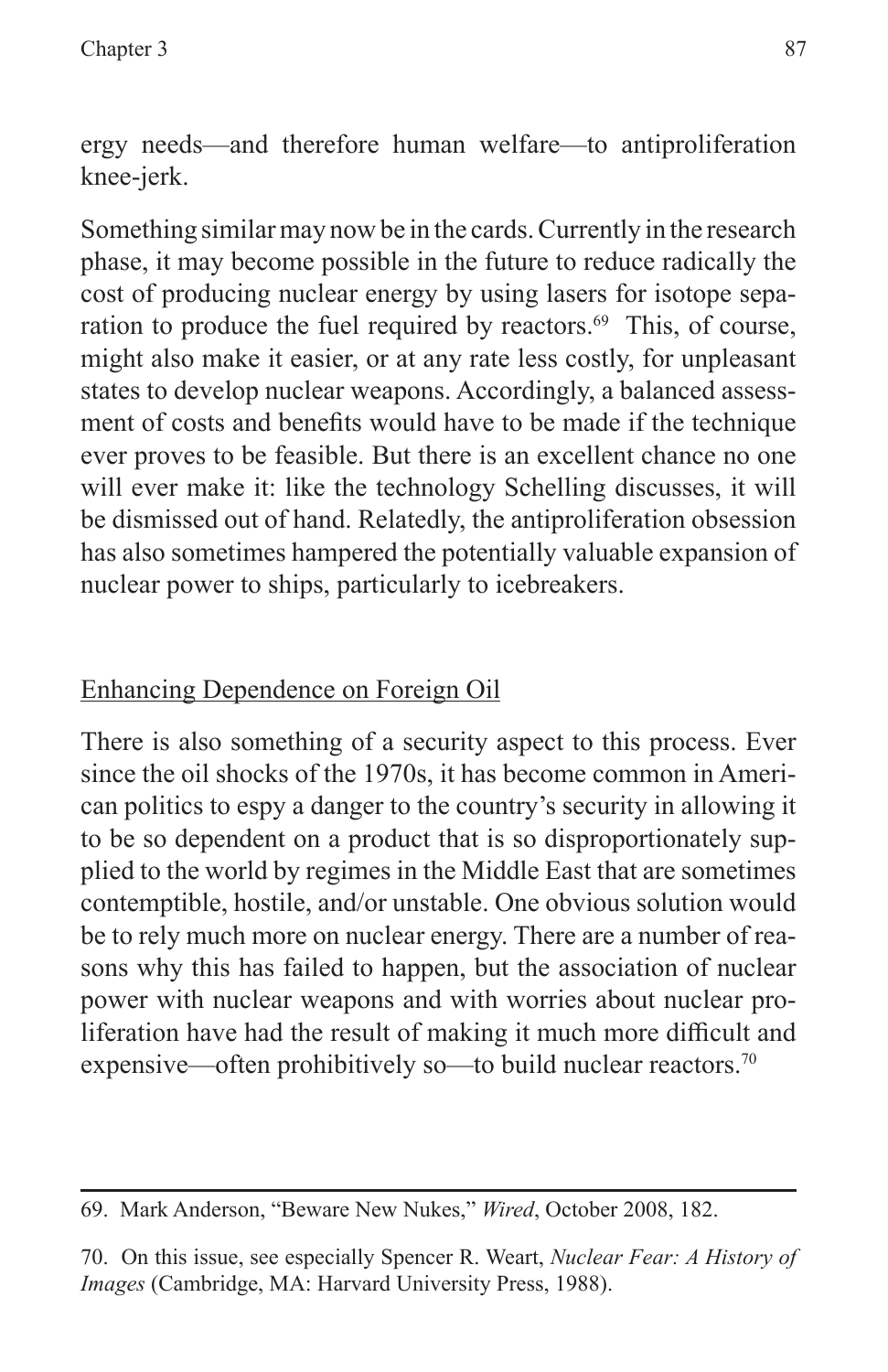## Undercutting Efforts to Prevent Global Warming

In addition, because nuclear power does not emit greenhouse gases, it is an obvious potential candidate for helping with the problem of global warming, an issue many people hold to be of the highest concern for the future of the planet. Since many of the policies arising from the nonproliferation fixation increase the costs of nuclear power, they, to that degree, exacerbate the problem.

#### Exacerbating the Nuclear Waste Problem

The antiproliferation focus has also exacerbated the nuclear waste problem in the United States. In the late 1970s, the Carter administration banned the reprocessing (or recycling) of nuclear fuel, something that radically reduces the amount of nuclear waste, under the highly questionable assumption that this policy would reduce the danger of nuclear proliferation.<sup>71</sup>

#### Encouraging Proliferation

Moreover, antiproliferation efforts can be counterproductive in their own terms. As Mitchell Reiss observes, "one of the unintended 'demonstration' effects" of the American antiproliferation war against Iraq "was that chemical and biological weapons proved insufficient to deter America: only nuclear weapons, it appeared, could do this job."72 It is likely a lesson North Korea has drawn.

<sup>71.</sup> Richard L. Garwin and Georges Charpak, *Megawatts and Megatons: A Turning Point in the Nuclear Age?* (New York: Knopf, 2001), 144–145.

<sup>72.</sup> Mitchell B. Reiss, "The Nuclear Tipping Point: Prospects for a World of Many Nuclear Weapons States," in Kurt M. Campbell, Robert J. Einhorn, and Mitchell B. Reiss, eds., T*he Nuclear Tipping Point: Why States Reconsider Their Nuclear Choices* (Washington, DC: Brookings Institution Press, 2004), 12.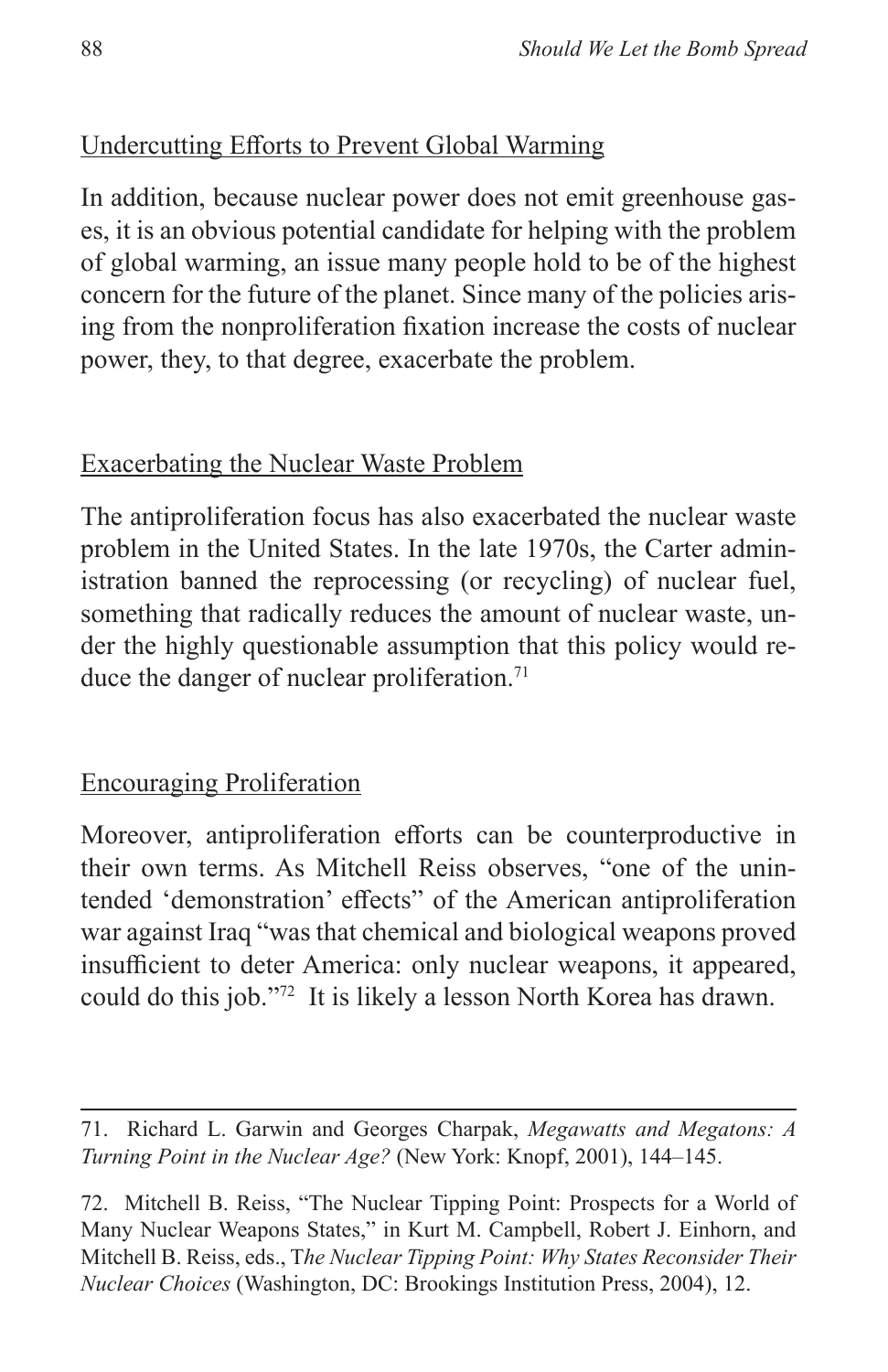## Israel: The Potential for Self-Destruction

I am not a fan of worst case scenarios. However, one that may be worthy of consideration concerns the danger that, stoked by an obsession over atomic weapons in the hands of Iran, Israel could essentially destroy itself—that is, cease to exist as a coherent Jewish state—without a single Iranian bomb ever being developed.73

There have been extreme apprehensions in Israel about atomic annihilation at the hands of Iran, and these have sometimes inspired a sense of despair and desperation—and in many quarters a loss of hope.74 Indeed, Yossi Klein Halevi and Michael Oren observed in early 2007 that "military men suddenly sound like theologians when explaining the Iranian threat." And some of the ponderings were downright spooky:

> Ahmadinejad's pronouncements about the imminent return of the Hidden Imam and the imminent destruction of Israel aren't regarded as merely calculated for domestic consumption; they are seen as glimpses into an apocalyptic game plan. Ahmadinejad has reportedly told his Cabinet that the Hidden Imam will reappear in 2009—precisely the date when Israel estimates Iran will go nuclear.<sup>75</sup>

The existential danger for Israel in this arises not so much from Iran's capacity or potential capacity to do harm—though judicious and balanced concerns about that danger are, of course, justified as from the consequences of the hype, at once apoplectic and apoc-

73. See also John Mueller and Ian S. Lustick, "Israel's Fight-or-Flight Response," *National Interest*, No. 98 (November/December 2008), 68-71.

74. Benny Morris, "Israel's unhappy birthday," *Los Angeles Times*, May 11, 2008; and Ian S. Lustick, "Abandoning the Iron Wall: Israel and 'the Middle Eastern Muck'," *Middle East Policy* XV, No. 3, (August 2008).

75. Yossi Klein Halevi and Michael B. Oren, "Israel's Worst Nightmare," *New Republic*, January 30, 2007. For later, but similar, apocalyptic visions, see Ari Shavit, "The Bomb and the Bomber," *New York Times*, March 21, 2012.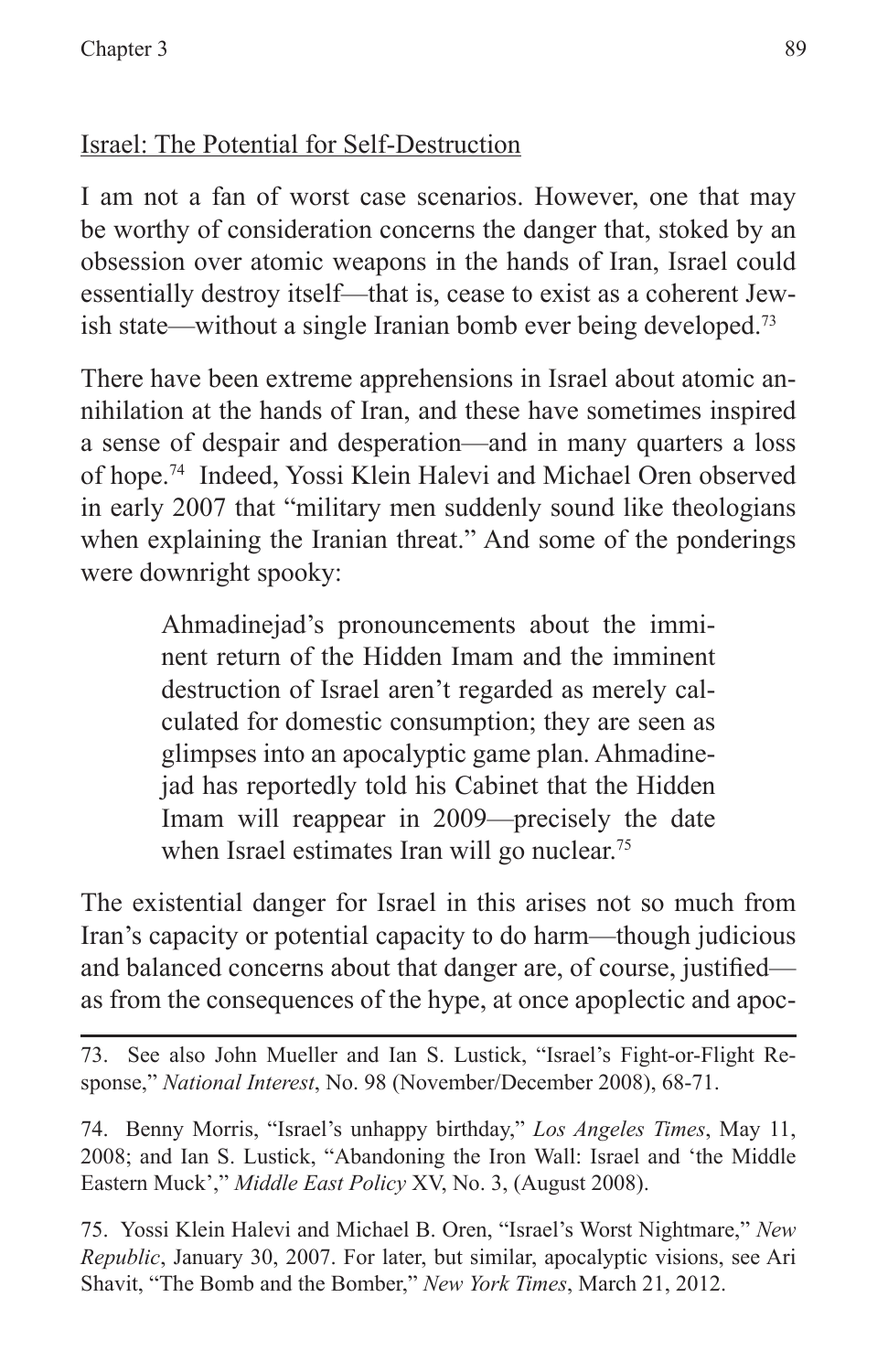alyptic, over the prospective Iranian bomb. The problem is that, if the hysteria persists, a considerable and increasing number of Israelis may be led to conclude that since there is no way to guarantee that Iran will never be able to obtain a bomb, the situation is hopeless, that Israel is ultimately doomed, and that it is best to live elsewhere—in a place where one can bring up children free from nuclear fears.

"There is nothing more regular in Jewish history and myth than Jews 'returning' to the Land of Israel to build a collective life," observed Ian Lustick in 2008, "except for Jews leaving the country and abandoning the project." And "so far, in the twenty first century," he continued, "more Jews have left than have arrived," noting a survey indicating that only 69 percent of Jewish Israelis say they want to stay in the country.<sup>76</sup> He also cites a 2007 poll indicating that one quarter of Israelis were considering leaving the country, including almost half of all young people.77 Jeffrey Goldberg points to another survey finding that 44 percent of Israelis say they are ready to leave if they could find a better standard of living elsewhere and notes that "the emigration of Israel's most talented citizens is a constant worry of Israeli leaders."78

Thus, there is some danger that wallowing in its atomic obsession, Israel will scare itself into extinction.

#### *Bombing Iran*

Barack Obama's administration is notable for the apparent absence of anyone (else) in a high foreign policy office who clearly and publicly opposed the war on Iraq before George W. Bush launched

<sup>76. &</sup>quot;Israel's Future: The Time Factor," A Debate between Efraim Inbar and Ian S. Lustick, *Israel Studies Forum* 23, No. 1, (Summer 2008): 6, 10.

<sup>77.</sup> Lustick, "Abandoning the Iron Wall."

<sup>78.</sup> Jeffrey Goldberg, "Unforgiven," *Atlantic*, May 2008, 40.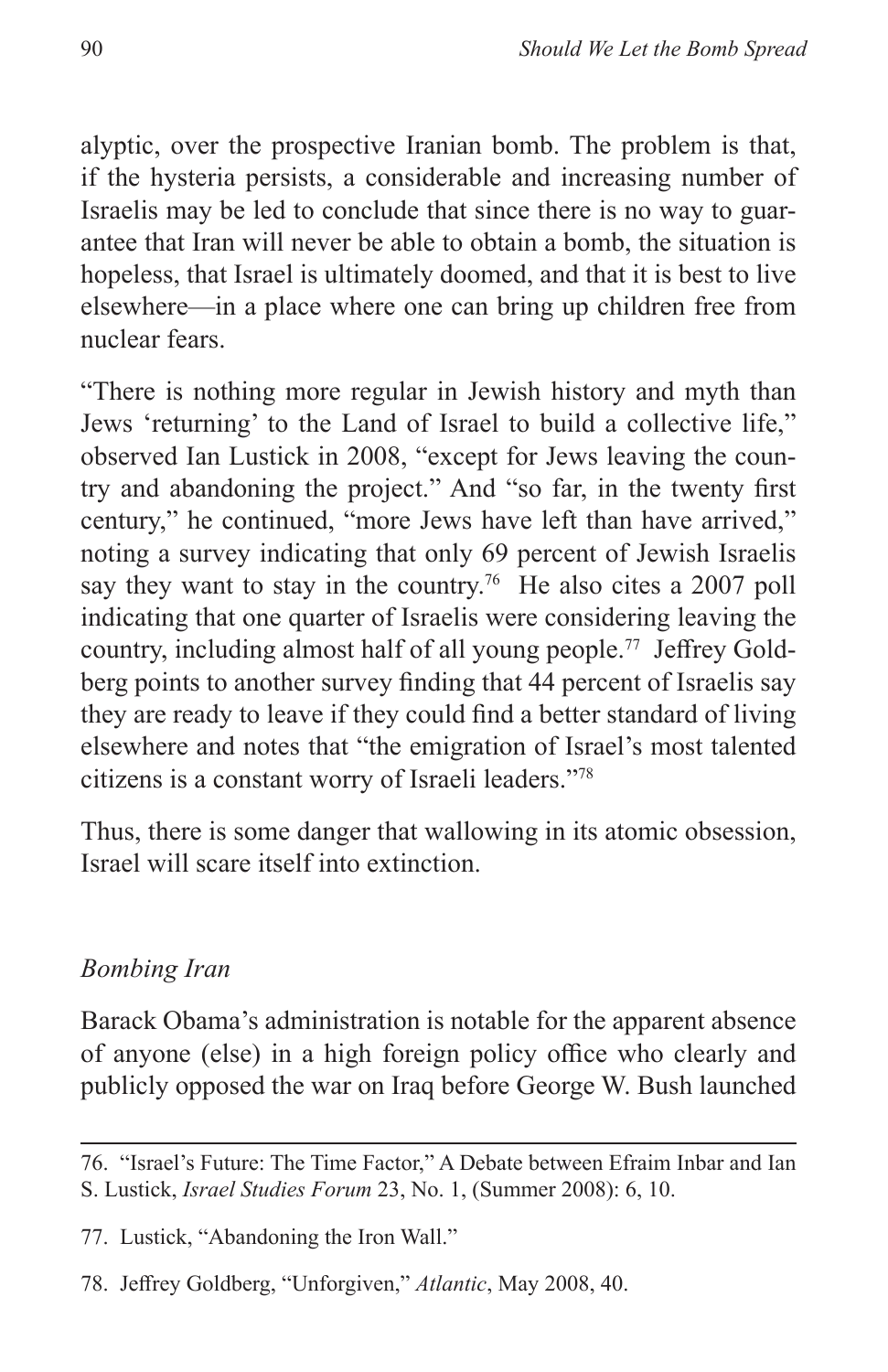his invasion.<sup>79</sup> However, due in considerable part to the subsequent disastrous experience in that enterprise—a disaster that continues to evolve and unfold—misgivings about the wisdom and consequences of launching a Pearl Harbor-like military strike on Iran's nuclear facilities increased over time.

Among the considerations:

• Following from the previous discussion, if the rattled and insecure Iranian leadership was lying when it repeatedly proclaims it had no intention of developing nuclear weapons or if it were to undergo a conversion from that position (triggered perhaps by an Israeli airstrike), it would likely soon find, like all other nucleararmed states, that the bombs are essentially useless and a very considerable waste of time, effort, money, and scientific talent.

• If Iran were to seek to develop nuclear weapons, the process, contrary to intelligence exaggerations persistently spun out, would likely take years or even decades. For example, it was in March 2010 that Doyle McManus conveyed the information that "most experts now estimate that Iran needs about 18 months to complete a nuclear device and a missile to carry it," although it needed to overcome "technical bottlenecks, the exposure of secret facilities and equipment breakdowns."80 Hymans, unlike the "experts" McManus consulted, goes much deeper, stressing the administrative difficulties of developing a bomb. These require "the full-hearted cooperation of thousands of scientific and technical workers for many years." The task is "enormous," and

> the key driver of an efficient nuclear weapons project has not been a country's funding levels, politi-

<sup>79.</sup> John Mueller, "What Americans Get That the Foreign Policy Elite Doesn't," *Huffington Post*, May 30, 2014, available from *[www.huffingtonpost.com/john](www.huffingtonpost.com/john-mueller/what-americans-get-that-t_b_5420173.html)[mueller/what-americans-get-that-t\\_b\\_5420173.html.](www.huffingtonpost.com/john-mueller/what-americans-get-that-t_b_5420173.html)*

<sup>80.</sup> Doyle McManus, "What if Iran gets the bomb? Many now argue that containment, not a military strike, is the best way to deal with Tehran's nuclear ambitions," *Los Angeles Times*, March 21, 2010.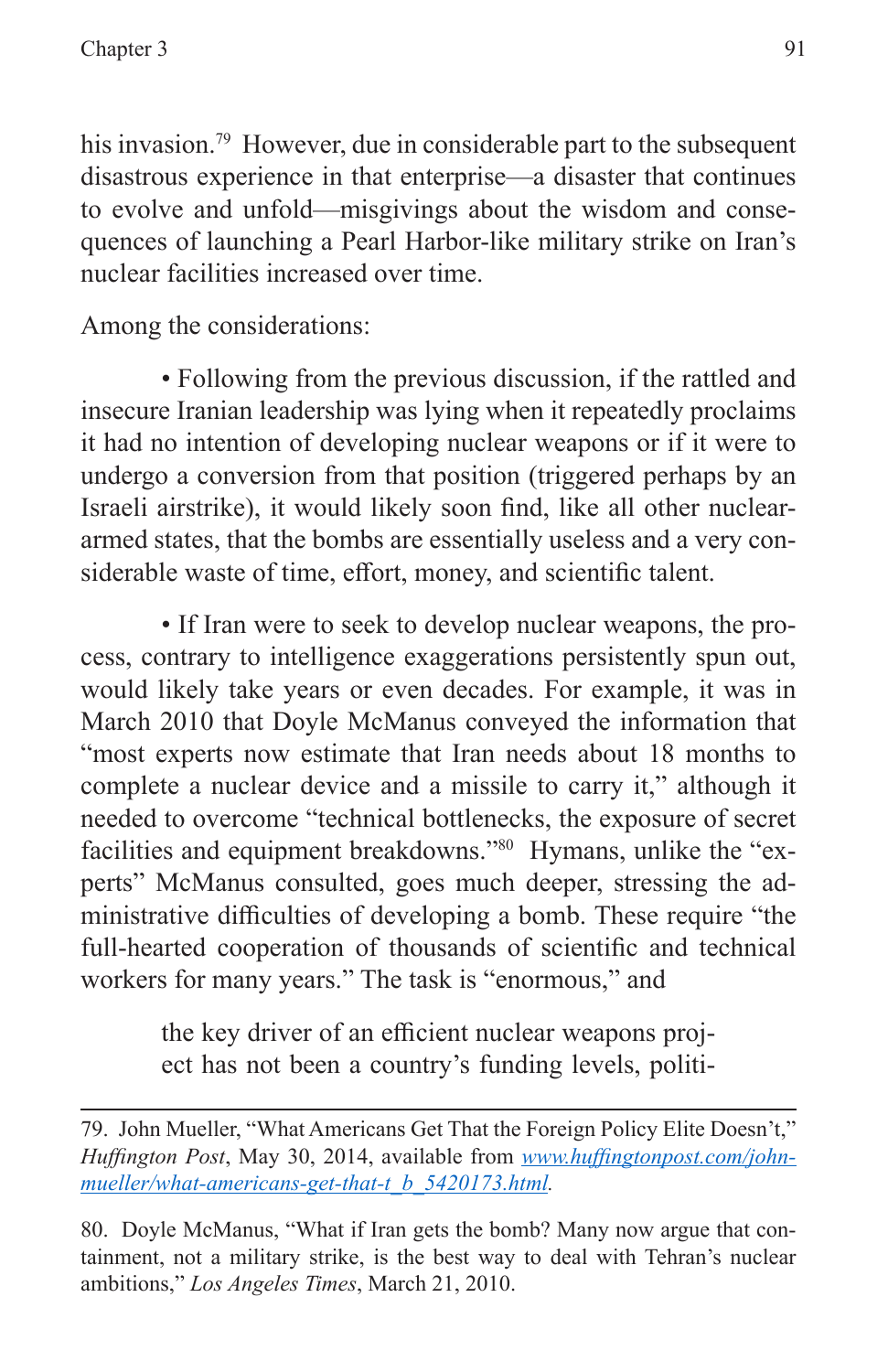cal will, or access to hardware. Rather, the key has been managerial competence. Nuclear weapons projects require a hands-off, facilitative management approach, one that permits scientific and technical professionals to exercise their vocation. But states such as Iran tend to feature a highly invasive, authoritarian management approach that smothers scientific and technical professionalism. Thus, it is very likely that Iran's political leadership—with its strong tendency toward invasive, authoritarian mismanagement—has been its own worst enemy in its quest for the bomb.<sup>81</sup>

• Iran scarcely has a viable delivery system for nuclear weapons.<sup>82</sup>

• If Iran were to develop nuclear weapons, it would most likely "use" them in the same way all other nuclear states have: for prestige (or ego-stoking) and to deter real or perceived threats.<sup>83</sup> Indeed, as Thomas Schelling suggests, deterrence is about the only value the weapons might have for Iran. Such devices, he points out, "would be too precious to give away or to sell" and "too precious to waste killing people" when they could make other countries "hesitant to consider military action."84 Actually, in the wake of the Iraq disaster, Iran has scarcely needed nuclear weapons for deterrence.

82. Richard L. Garwin, "Evaluating Iran's missile threat," *Bulletin of the Atomic Scientists* 64, No. 2 (May/June 2008): 40; and "Pentagon Appears to Downgrade Iran Strategic Missile Threat," *Global Security Newswire*, July 11, 2014, available from *[www.nti.org/gsn/article/pentagon-appears-downgrade-iran-icbm](www.nti.org/gsn/article/pentagon-appears-downgrade-iran-icbm-threat-assessment/)[threat-assessment/](www.nti.org/gsn/article/pentagon-appears-downgrade-iran-icbm-threat-assessment/).*

83. For the conclusion that these would be Iran's sole motivations, see Colin Dueck and Ray Takeyh, "Iran's Nuclear Challenge," *Political Science Quarterly* 122 (Summer 2007): 195.

84. Schelling.

<sup>81.</sup> Hymans, "Crying wolf about an Iranian nuclear bomb." See also Idem, *Achieving Nuclear Ambitions*.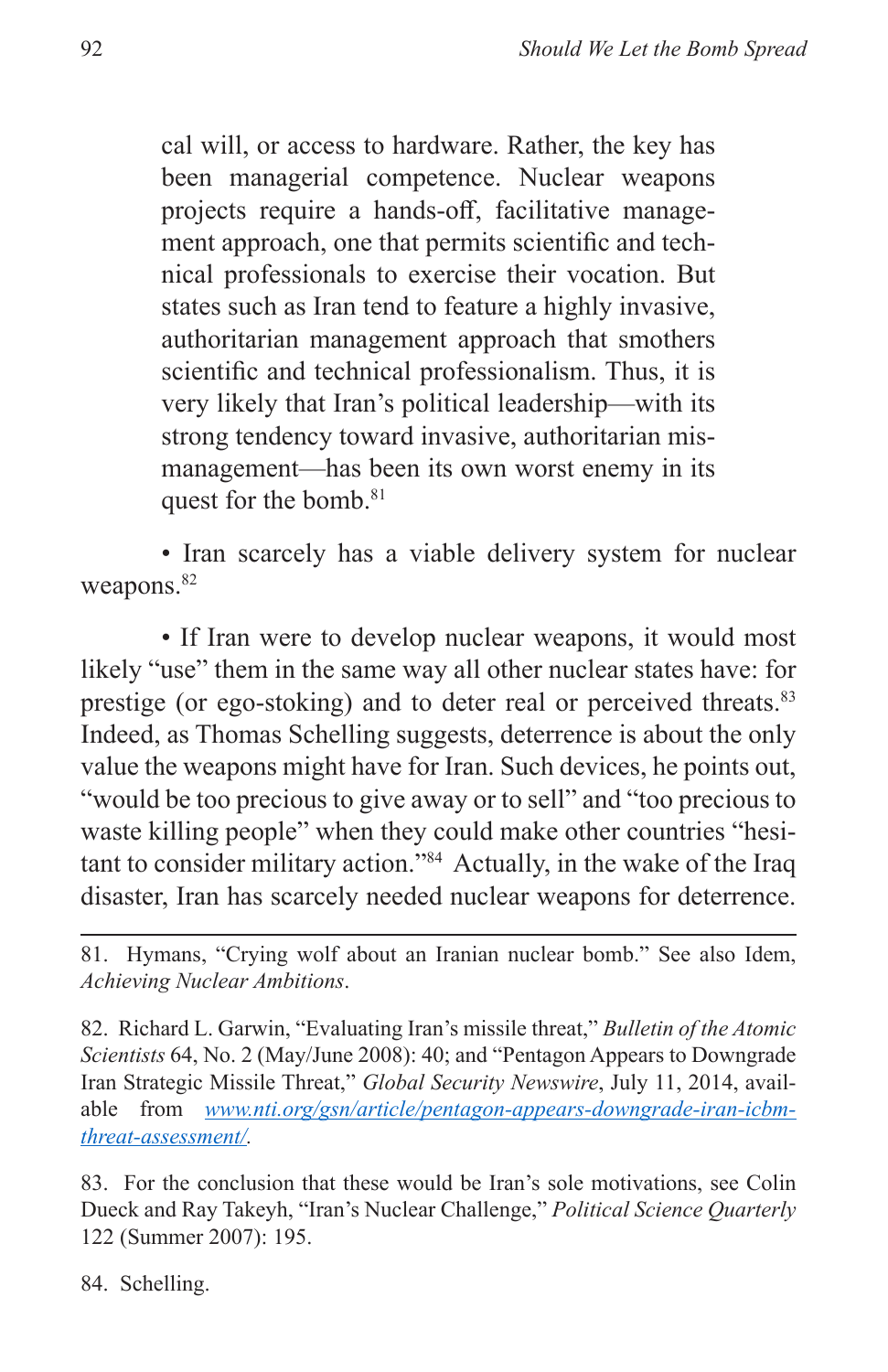It can credibly deter an invasion by the Americans simply by maintaining a trained and well-armed cadre of a few thousand troops dedicated to, and capable of, inflicting endless irregular warfare on the invaders.

• The leadership of Iran, however hostile and unpleasant in many ways, does not consist of a self-perpetuating gaggle of suicidal lunatics. Thus, as Schelling suggests, it is exceedingly unlikely Iran would give nuclear weapons to a substate group like Hezbollah to detonate—particularly on a country like Israel—not least because the non-lunatics in charge would fear that the source of the weapon would be detected by nuclear forensics inviting devastating retaliation.

• An Iranian bomb would be unlikely to trigger a cascade of proliferation in the Middle East. Although Joseph Cirincione has held that a nuclear Iran could readily be deterred from using a nuclear weapon against its neighbors or the United States, and although he discounts the likelihood that it might "intentionally give a weapon to a terrorist group they could not control," he has set off on an extravagant alarmist fear cascade envisioning "a nuclear chain reaction where states feel they must match each other's nuclear capability." This, he concludes, "could lead to a Middle East with not one nuclear weapons state, Israel, but four or five," and that "is a recipe for nuclear war."85 However, as noted earlier, if Iran were to brandish nuclear weapons, it would find itself, like Iraq in 1990, confronting a coalition of convenience made up of countries far stronger militarily.

85. Cirincione, 16, 17. Cirincione has much company. As Potter and Mukhatzhanova observe, "Today it is hard to find an analyst or commentator on nuclear proliferation who is not pessimistic about the future. It is nearly as difficult to find one who predicts the future without reference to metaphors such as proliferation chains, cascades, dominoes, waves, avalanches, and tipping points." However, after considerable study and research on the issue, they finally became "convinced that the metaphor is inappropriate and misleading, as it implies a process of nuclear decisionmaking and a pace of nuclear weapons spread that are unlikely to transpire." William C. Potter and Gaukhar Mukhatzhanova, "Divining Nuclear Intentions," *International Security* 33, No. 1 (Summer 2008): 159.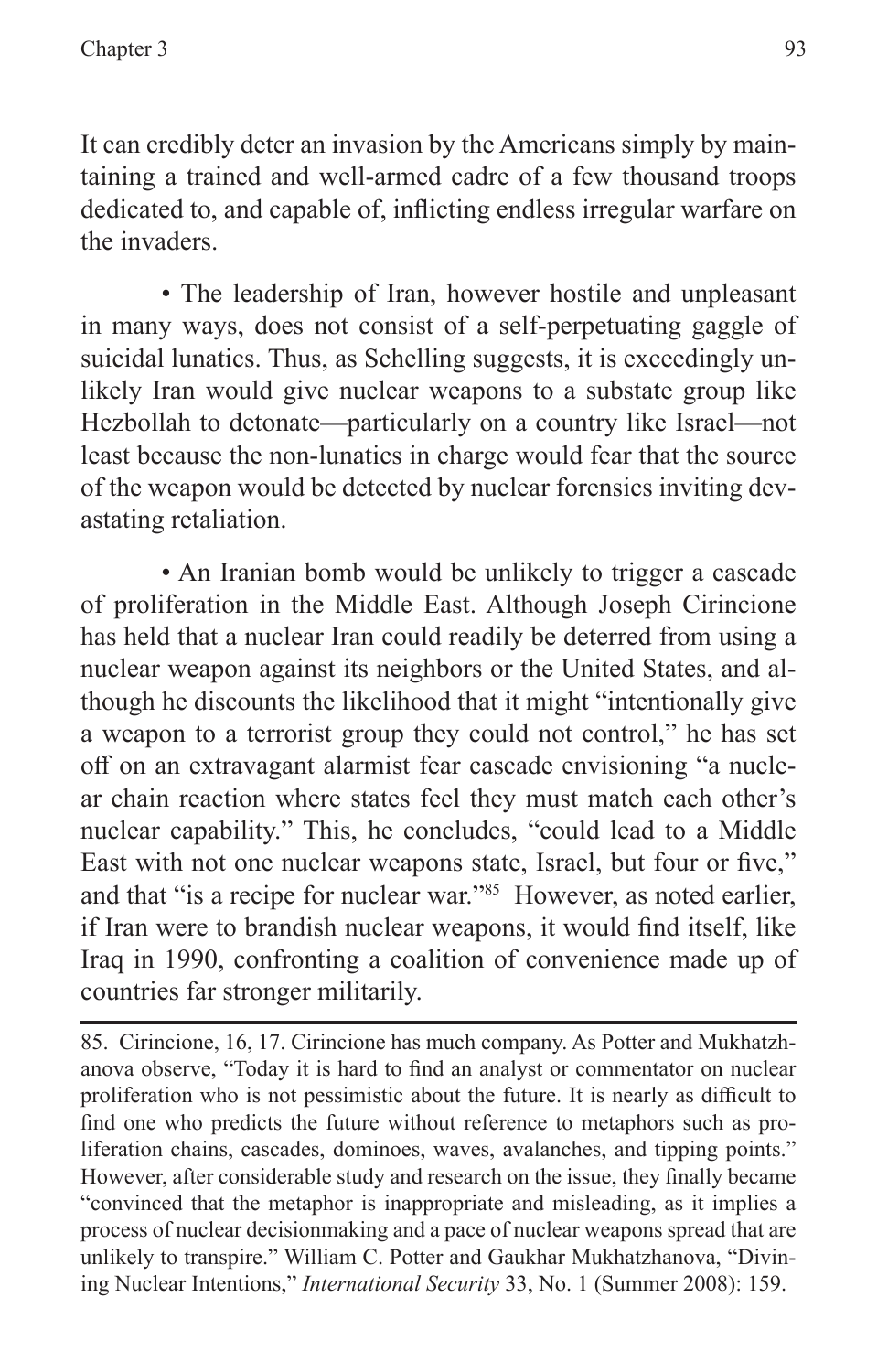• The long term negative consequences for Israel from an attack on Iranian nuclear facilities either by Israel or by the United States could surpass those that developed even from such ill advised ventures as Israel's 1982 invasion of Lebanon and its governmentinduced policy to encourage settlement in occupied territories. And the casualties inflicted by an attack on Iran by direct action and by its "collateral damage" (including, potentially, induced nuclear radiation) could conceivably be considerable. Moreover, the results would most likely be counterproductive. Israel's highly touted air strike against Iraq's nuclear program in the Osirak attack of 1981, as Dan Reiter and Richard Betts have pointed out, actually caused Saddam Hussein to speed up his nuclear program 25-fold while decreasing its vulnerability by dispersing its elements—a lesson Iran has also learned.86

• In the end, it is incumbent upon those who have advocated a Pearl Harbor-like attack on Iran to demonstrate that the rather innocuous history of nuclear proliferation over the last two-thirds of a century is irrelevant and that the regime there is daffier and more threatening than, for example, the ultimate rogue, China, in 1964.<sup>87</sup>

#### *Conclusion*

In 1950, notes John Lewis Gaddis, no one among foreign policy decisionmakers anticipated most of the major international developments that were to take place in the next half-century. Among

87. See Francis J. Gavin, "Blasts from the Past: Proliferation Lessons from the 1960s," *International Security* 29, No. 3 (Winter 2004/05): 100–135.

<sup>86.</sup> Dan Reiter, "Preventive Attacks against Nuclear Programs and the 'Success' at Osiraq," *Nonproliferation Review* 12, No. 2 (July 2005): 355-371; Ibid., *Preventive War and Its Alternatives: The Lessons of History* (Carlisle, PA: Strategic Studies Institute, U.S. Army War College, 2006), 4, 6; and Richard K. Betts, "The Osirak Fallacy," *National Interest*, No. 83 (Spring 2006): 22-25. Moreover, as Hymans also stresses in Achieving Nuclear Ambitions, the reactor the Israelis bombed was not even capable of producing weapons-grade fissile material.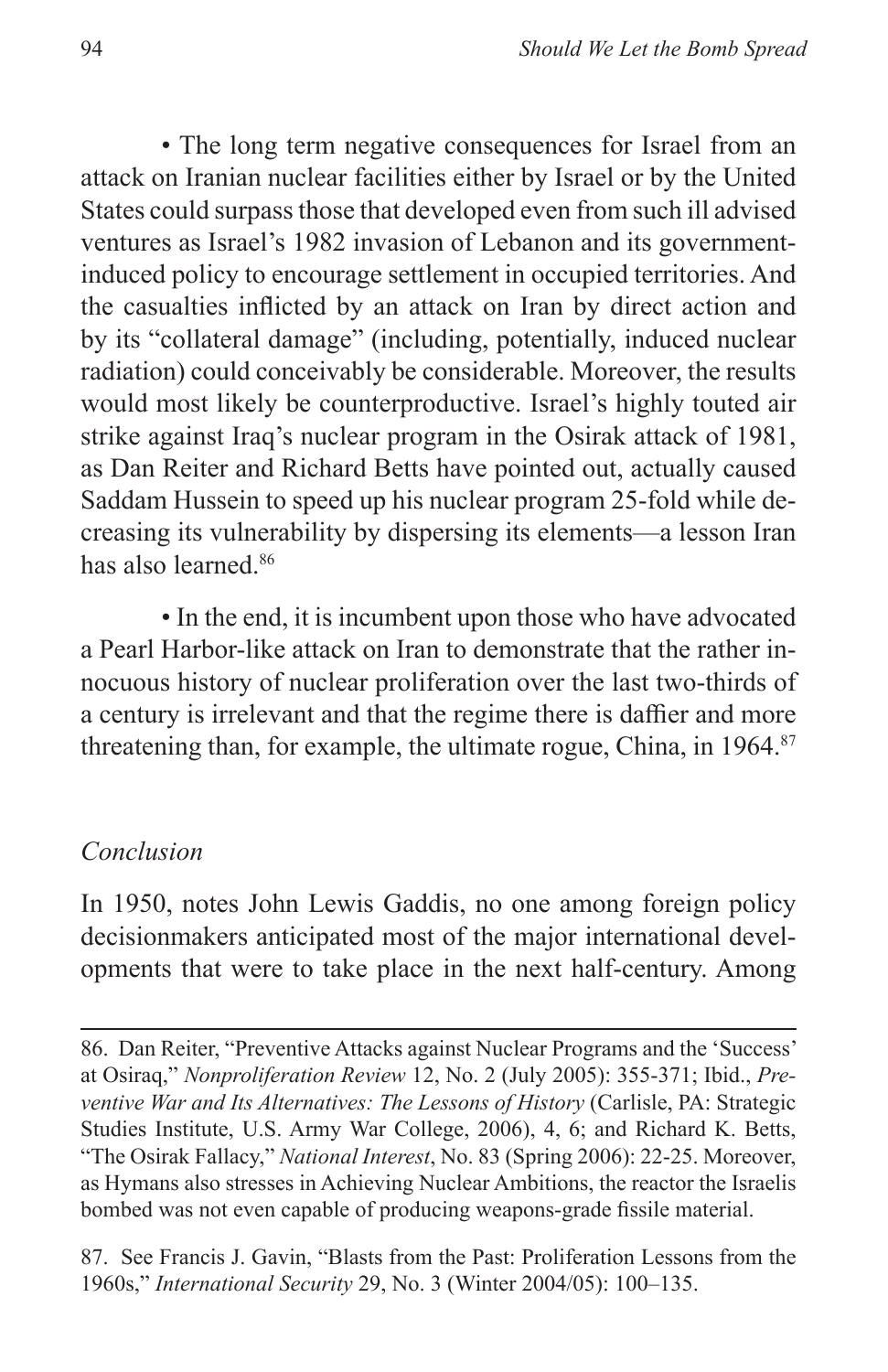these were "that there would be no World War" and that the United States and the USSR, "soon to have tens of thousands of thermonuclear weapons pointed at one another, would agree tacitly never to use any of them."88

However, as discussed earlier, it could have been reasonably argued at the time that major war was simply not in the cards—that despite the huge differences on many issues, the leading countries of the world would manage to keep themselves from plunging into a self-destructive cataclysm like, or even worse than, the one they had just survived. This perspective was not, of course, the only one possible, but there was no definitive way to dismiss it. Thus, as a matter of simple, plain, rational decisionmaking, this prospect the one that proved to be true—should have been on the table.

If no one anticipated this distinct possibility in 1950, the irreverent might be led ungraciously to suggest that the United States would have been better served if those at the summit of foreign policy had been replaced by coin-flipping chimpanzees who would at least occasionally get it right from time to time out of sheer luck. (The chimps would have to flip coins because the animals are all too human and would likely otherwise fall into patterns of repetitive, and probably agitated, behavior.)

We seem to be at it again. Just about the whole of the foreign policy establishment has taken it as a central article of faith that the proliferation of nuclear weapons is an overwhelming danger and that all possible measures, including war, must be taken to keep it from happening.<sup>89</sup>

88. John Lewis Gaddis, *George F. Kennan: An American Life* (New York: Penguin, 2011), 403.

89. Thus, it is impressive how casually the sanguinist perspective of Kenneth Waltz—a plausible line of argument, whatever my reservations—has been commonly dismissed without even much analysis or effort at refutation. As Richard Betts notes, the argument cannot simply be "brushed off," yet that is exactly what has happened; "surprisingly few academic strategists" have tried to refute it in detail. Betts, "Universal Deterrence or Conceptual Collapse?" 64. Thus the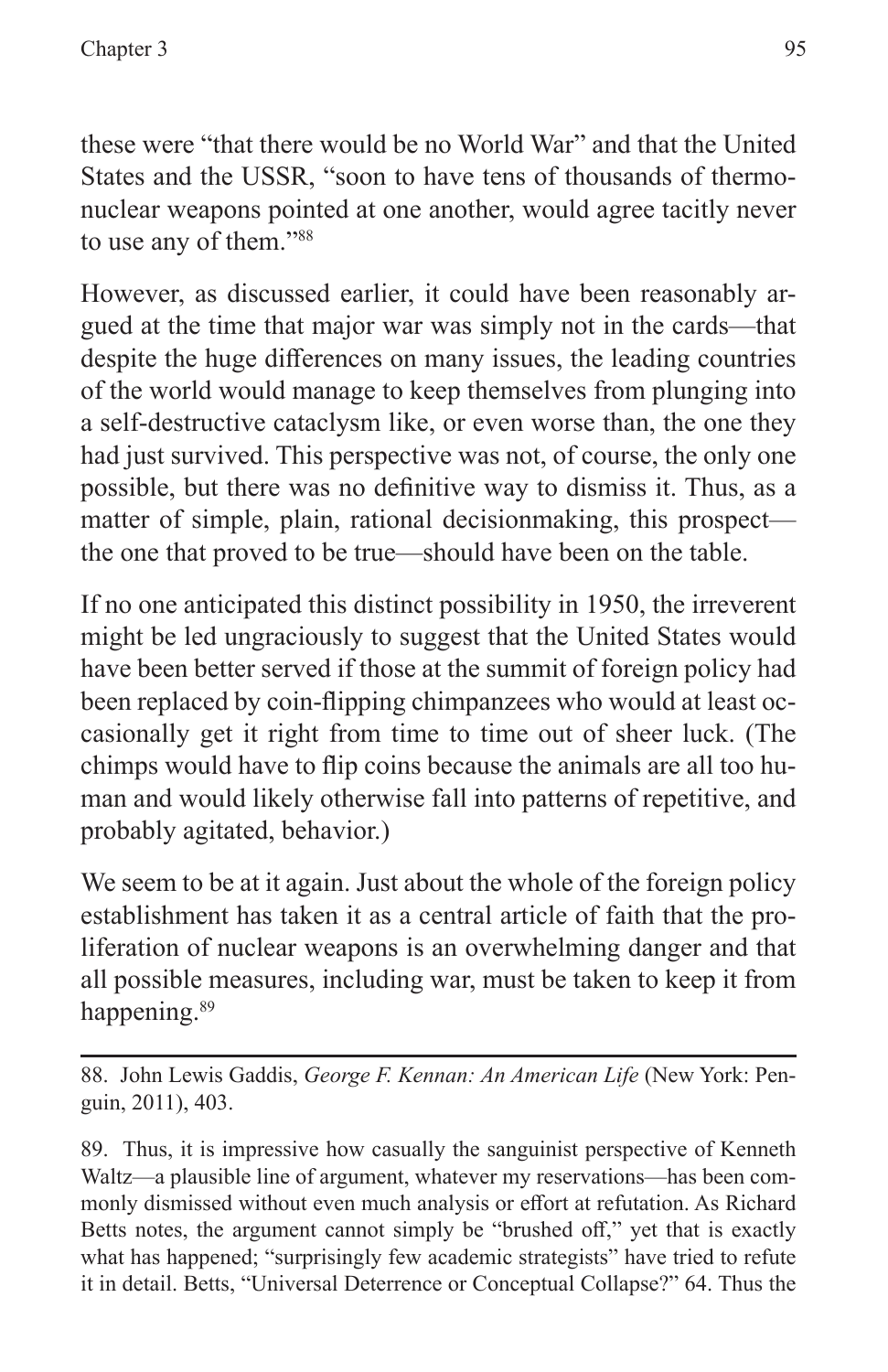Concern is justified I suppose, but the experience of two-thirds of a century suggests that any danger is far from overwhelming. It would certainly be preferable that a number of regimes never obtain nuclear weapons. Indeed, if the efforts to dissuade Iran from launching a nuclear weapons program succeed, they would be doing it a favor—though, quite possibly, the Iranians won't notice.

The handful of countries that have acquired nuclear weapons seem to have done so sometimes as an ego trip for current leaders, and more urgently (or perhaps merely in addition) as an effort to deter a (supposed) potential attack on themselves: China to deter the United States and the Soviet Union, Israel to deter various enemy nations in the neighborhood, India to deter China, Pakistan to deter India, and now North Korea to deter the United States and maybe others.90 Insofar as nuclear proliferation is a response to perceived threat, it follows that one way to reduce the likelihood such countries would go nuclear is a simple one: stop threatening them.

More generally, any antiproliferation priority should be topped

generally careful and thoughtful Mitchell Reiss worries (or did in 2004) that we are nearing a nuclear "tipping point" that could trigger a "proliferation epidemic." Should this occur, he assures us, "few would take comfort in the assurances of some academic theorists [a double putdown if there ever was one] that 'more may be better,'" directly quoting Waltz, but not even affording him a footnote. Reiss, "The Nuclear Tipping Point," 4. If academics have substantially ignored the argument, policymakers have been at least as oblivious. For example, James Kurth simply dismisses the Waltz argument out of hand: "There probably has not been a single foreign policy professional in the U.S. government," he noted in 1998, "that has found this notion to be helpful." James Kurth, "Inside the Cave: The Banality of I.R. Studies," *National Interest*, No. 53 (Fall 1998). But not, one strongly suspects, because any has spent any time thinking about it.

90. On China, see Mueller, *Atomic Obsession*, 144. Hymans puts prime emphasis on ego—with the added proviso that only when the ego in charge has a conception of a national identity that can be considered to be what he calls "of the oppositional nationalist" variety will the country really try to get nuclear weapons. Hymans, *Psychology of Nuclear Proliferation*. For somewhat related findings, see Etel Solingen, *Nuclear Logics* (Princeton, NJ: Princeton University Press, 2007). See also the discussion in Potter and Mukhatzhanova.